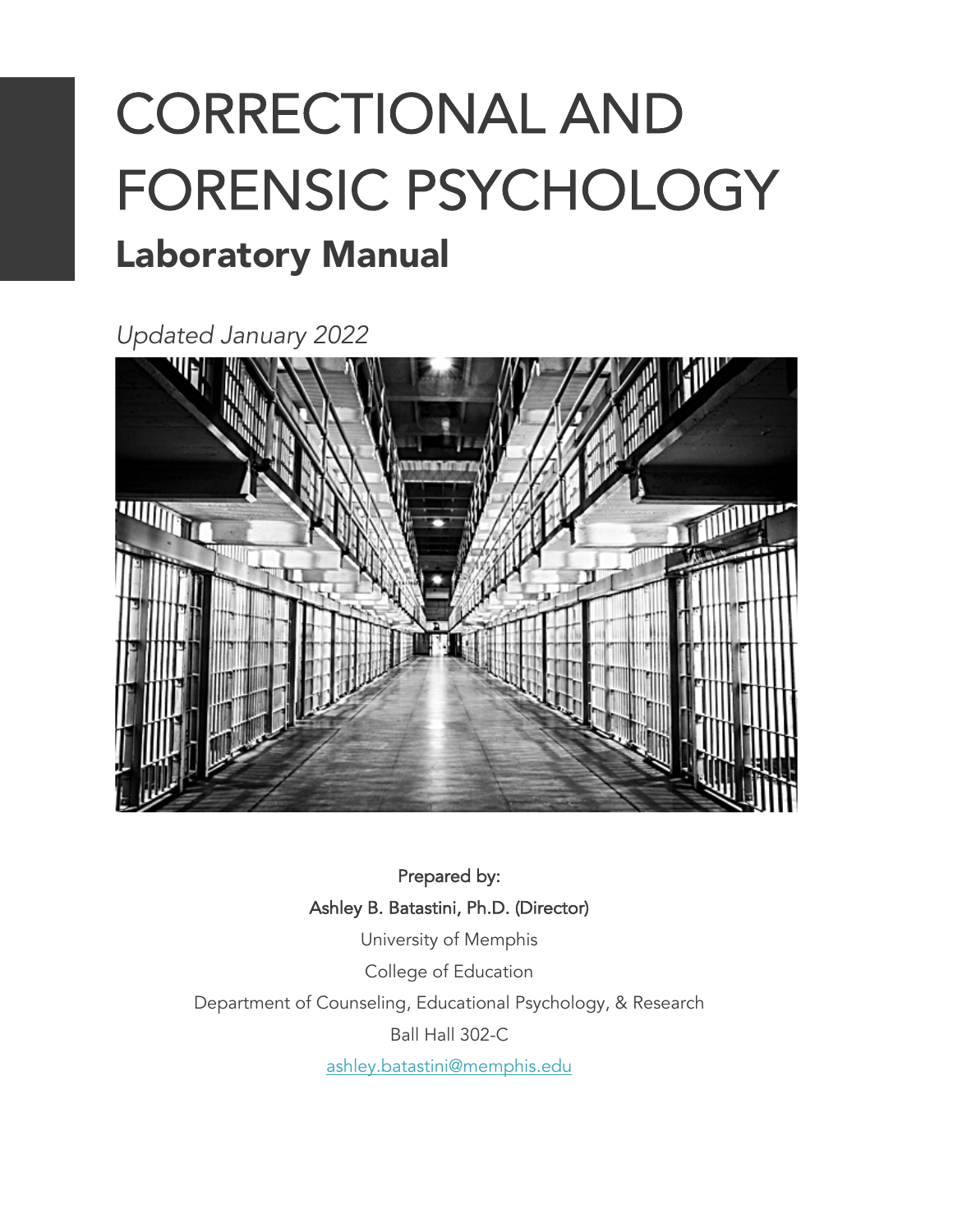| Lab Dynamics and Interpersonal Expectations  4         |    |
|--------------------------------------------------------|----|
|                                                        |    |
|                                                        |    |
|                                                        |    |
|                                                        |    |
|                                                        |    |
| Data Collection and Treatment of Study Participants  9 |    |
|                                                        |    |
|                                                        |    |
|                                                        |    |
|                                                        |    |
|                                                        |    |
|                                                        |    |
|                                                        |    |
|                                                        |    |
| 4. Research Expectations and Opportunities 16          |    |
|                                                        |    |
|                                                        |    |
| Non-CPSY Graduate Students                             | 21 |
|                                                        |    |
|                                                        |    |
|                                                        |    |
|                                                        |    |
|                                                        |    |
| Appendix A: Suggested CPSY Deadlines28                 |    |
|                                                        |    |
|                                                        |    |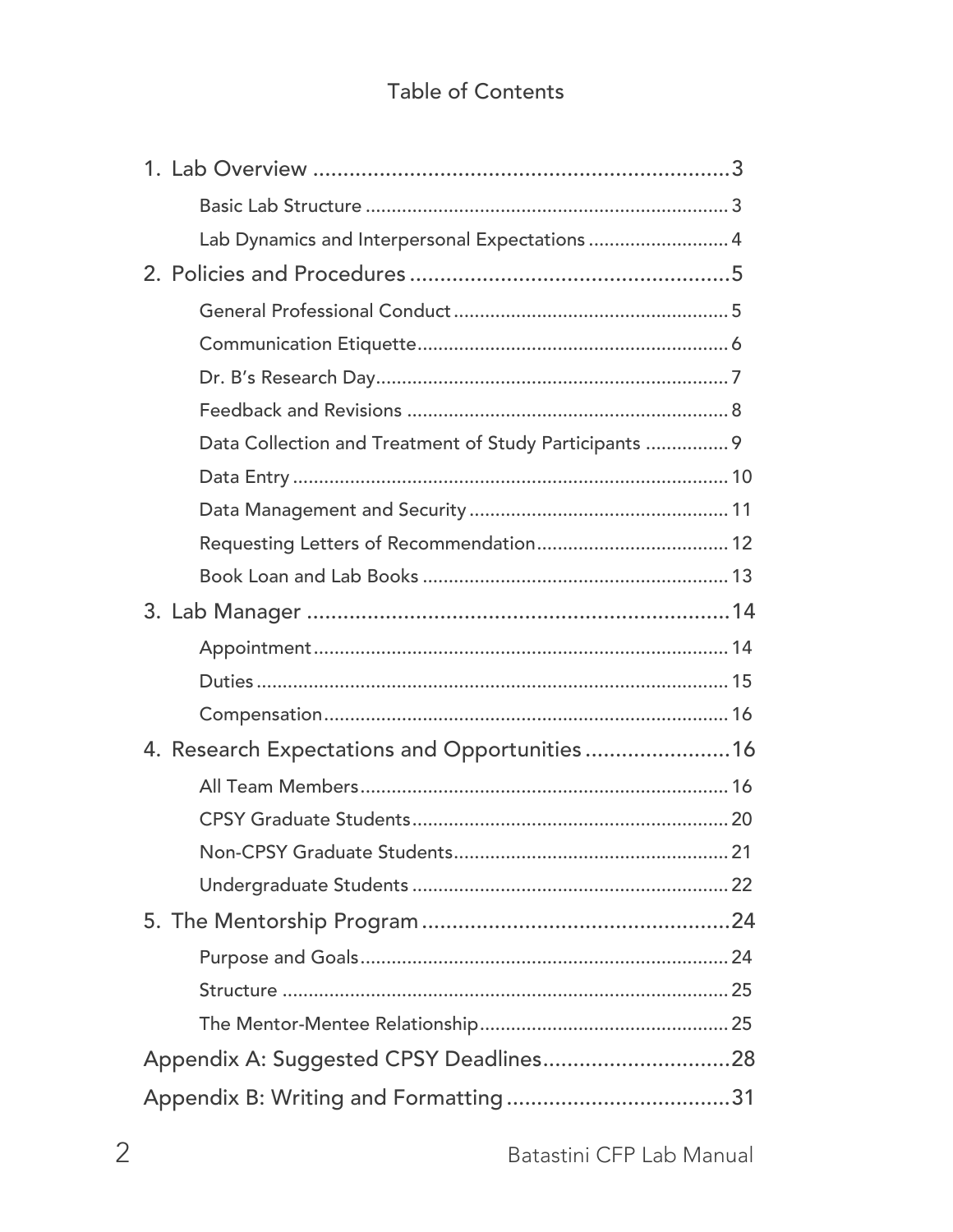#### 1. Lab Overview

#### Basic Lab Structure

Group lab meetings will be held on a bi-monthly basis (meaning every other week) throughout the semester. All research team members, including graduate and undergraduate students, are expected to attend every meeting on time. Absences will be permitted only in the event of an unforeseeable circumstance (e.g., illness) or a preapproved conflict. You should communicate with me or one of your lab mates as soon as possible if you expect to be late or absent from a lab meeting. The time and date of this meeting will generally be consistent across semesters, but changes may be needed to accommodate scheduling. A graduate student will be responsible for taking meeting minutes each week. The responsibility of meeting minutes will rotate equally among lab members throughout the semester. Meeting minutes should be archived on the shared lab Microsoft Team's page within 24 hours of the meeting.

Each month, most graduate students will receive at least 30 minutes of individual mentorship. Meeting times will be scheduled at the beginning of each semester and maintained throughout the semester (except in extraneous circumstances). This is *not* a clinical supervision meeting. Supervision of your clinical work will be provided by your practicum instructor. This is also not a therapy session for you, though it can be an appropriate time to discuss areas of personal or interpersonal growth that may be affecting your work. Topics of mentorship meetings may also include progress on independent research projects and other lab-related tasks, career decision-making, and professional development.

Other than set individual mentoring and group lab meetings, I am available to meet with students as-needed. However, please use discretion when requesting additional meetings. If your issue can wait until the group or mentorship meeting, please wait. Reserve additional meetings for high-priority or time-sensitive matters.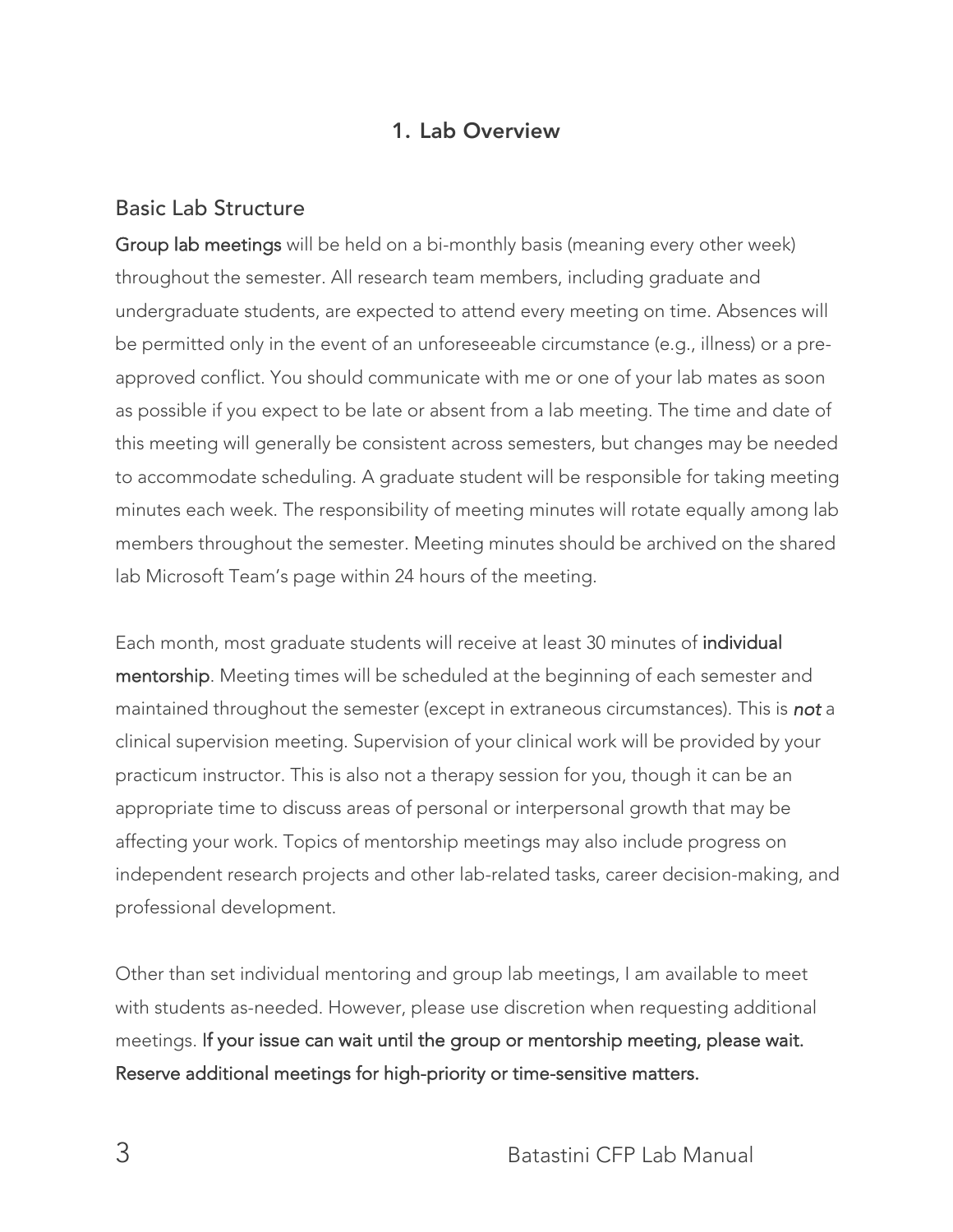## Lab Dynamics and Interpersonal Expectations

The precedence in this lab is one of cohesion, civility, and commitment. Lab members range in their experiences, educational level, talents, and life goals. While the dynamics of the lab may shift from year to year as personalities come and go, members are expected to maintain a respectful and collegial working environment at all times. Furthermore, all graduate students will be treated equally, regardless of their level of training when entering the program. That is, students entering the program with a Master's degree should not see themselves as in competition with or in any way superior to students coming in without Master's degrees, or vice versa. Collaboration *not* competition—is key to the success of this lab. Likewise, all graduate students will treat undergraduate research assistants (or any other students outside the Counseling Psychology program who may have a supporting role in our lab) fairly, courteously, and with dignity. Undergraduate support is essential for a smooth-running, productive lab. Their efforts should be continually appreciated.

In labs such as this one, the development of a natural hierarchy is not uncommon; harder-working students who have been in the lab for a longer period of time are likely to find themselves in a leadership role (see Lab Manager section). Dedicated and dependable students will be rewarded with more privileges and greater responsibilities over time. These senior members should be considered by more novice members as a source of guidance and authority. Senior members will not, however, use their status to manipulate, control, or take advantage of others.

Joking around and having fun with each other is encouraged, but any disparaging or demeaning behavior towards each other will not be tolerated. Interpersonal issues that disrupt the order and flow of the lab will be promptly addressed and processed. If there are relational problems that I am not aware of, lab members should bring them to my attention as soon as possible.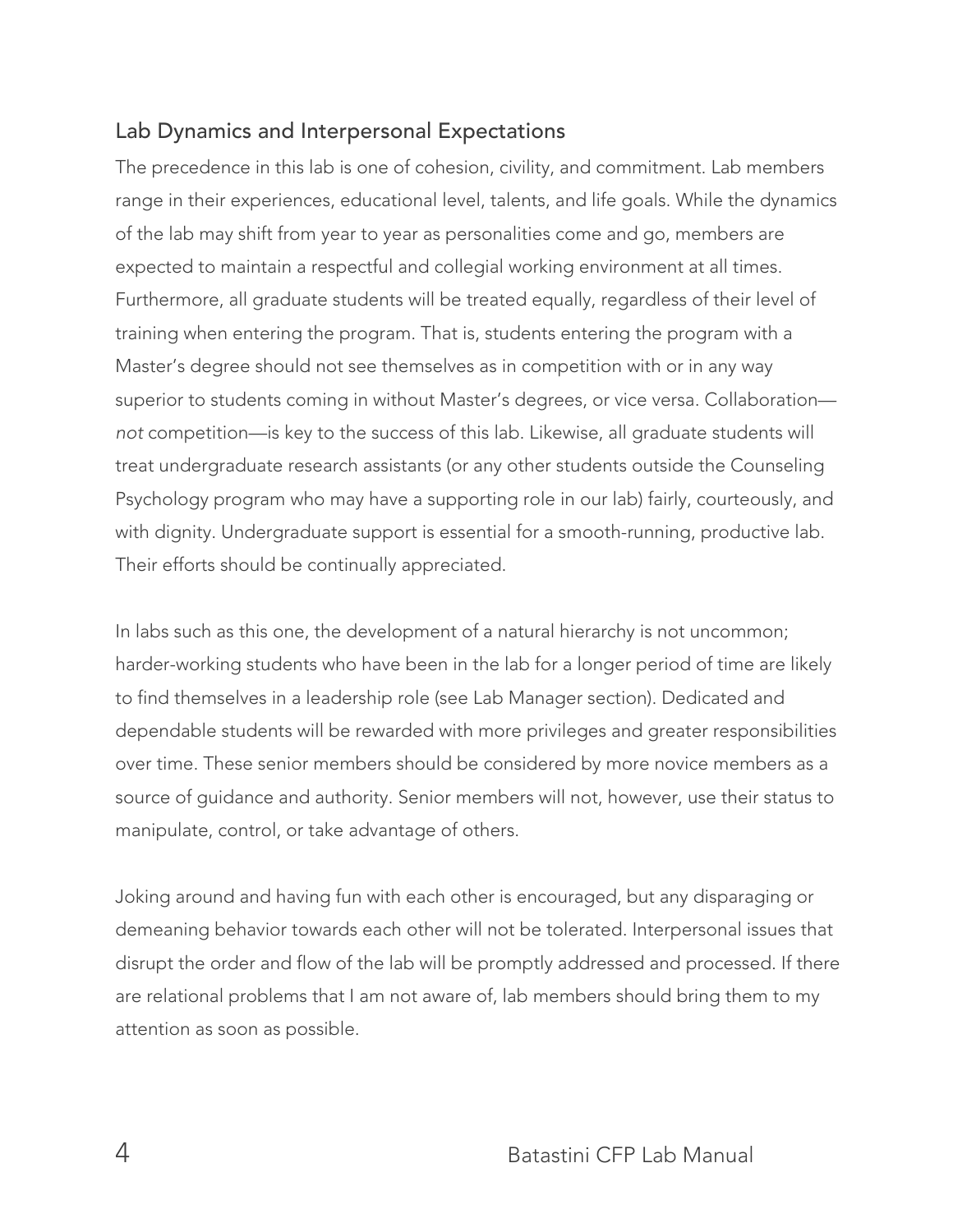It is my hope that the lab functions like an academic family—that the research team and myself will serve as a positive support network to help students successfully navigate their tenure at the University of Memphis and go on to achieve their professional objectives. Your lab mates may turn out to be some of your best friends and long-time collaborators.

#### 2. Policies and Procedures

#### General Professional Conduct

All research team members are expected to engage in professional conduct at all times. This not only includes a diligent and thorough work ethic, but also appropriate communication, style of dress, and maintenance of boundaries. This is not to say that I expect all work and no play. However, as a student of the University of Memphis, you are representing your university and this lab wherever you go. Behaving inappropriately off-campus may have an unexpected and unwanted impact on your reputation. As such, I strongly encourage students to use discretion when drinking alcohol (or using other substances) at conferences, other professional events, and even informal social gatherings. Being belligerent in public or engaging in reckless behavior is rarely a good idea, but especially when people who have the potential to play a role in your future may be in attendance.

In addition, because this lab focuses on criminal justice and correctional populations, all members working on projects with participant contact must be mindful of their attire and overall presentation. Tight, low-cut, or sheer clothing, as well as sleeveless tops, shorts, skirts, neckties, necklaces, bright colors, and heavy make-up should not be worn. Not only does this draw extra attention to you and increase the likelihood that you will be the target of sexual taunts, but it may also skew the results of our research. For example, incarcerated participants may report a benefit from treatment simply because they received added sensory or social stimulation from you (they live in a relatively mundane world, so an attractive young female with a little cleavage might brighten their day). Likewise, students are expected to maintain professional boundaries with research

5 Batastini CFP Lab Manual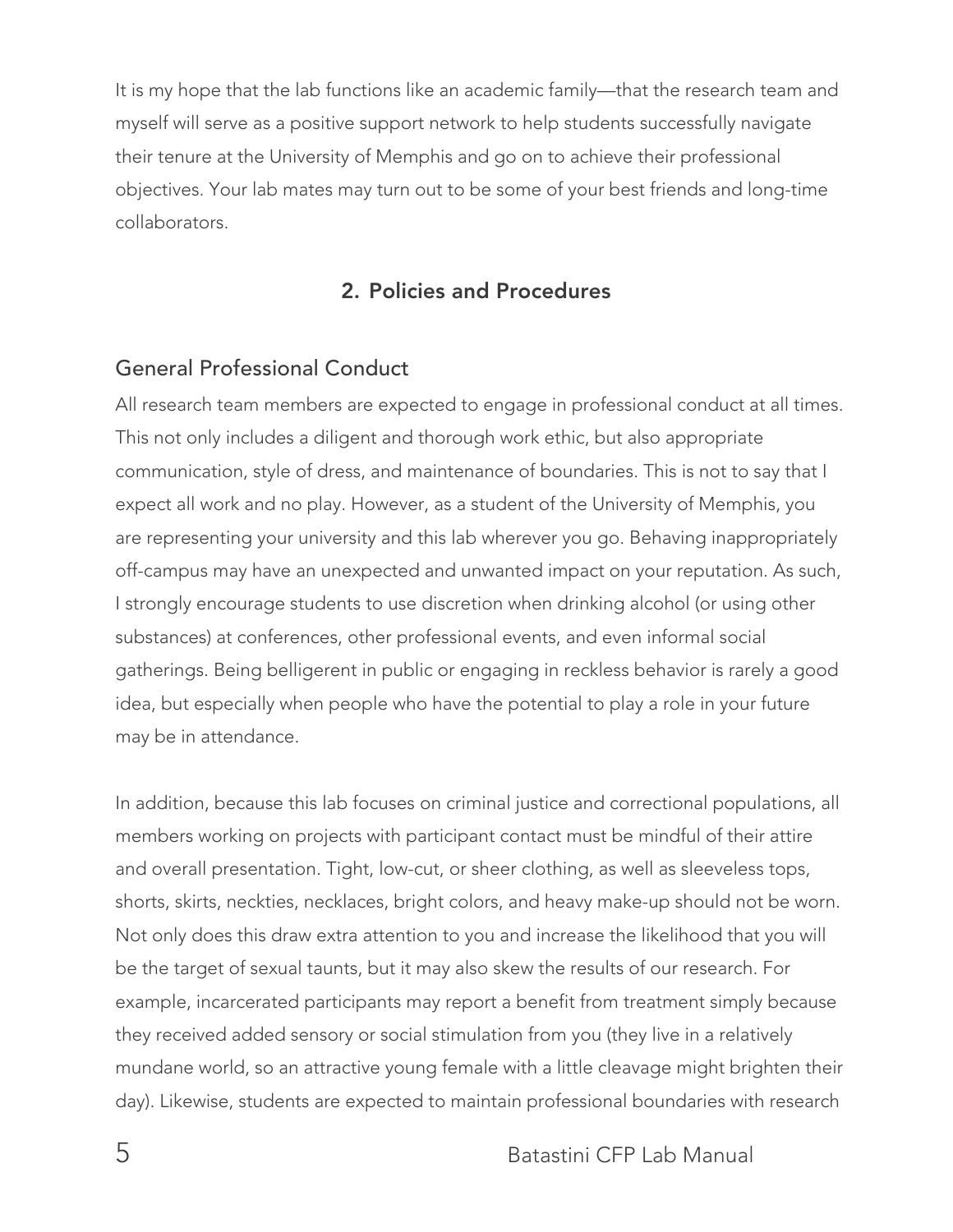participants at all times and refrain from flirtatious comments or physical touch. Furthermore, student researchers are expected to show the utmost respect and appreciation for correctional staff—remember that we are guests in their house. Any conflicts with justice-involved participants or staff should be promptly discussed with me.

#### Communication Etiquette

All team members are expected to *check* their *e-mail and Microsoft Teams accounts daily*, and preferably several times throughout the day. Very important lab information is circulated via Teams posts and e-mail. It is not an excuse to say you didn't know what was going on simply because you haven't checked your messages yet.

In addition to checking Teams and your e-mail, please be prompt in responding to any messages in which you are asked to complete a task, answer a specific question, or provide input (e.g., regarding scheduling). Lab members are expected to respond to messages within 24 hours; this includes communication from me AND other students. If you are asked to complete a task that you know cannot be done within 24 hours, at least confirm your receipt of the task request and provide an estimated time frame for getting it done. For example:

"Got it, Dr. B! I should be able to get this done by this Thursday afternoon. Does that work?"

If you need to schedule or re-schedule a meeting with me, please include at least 3 times and days in which you are available. Be as flexible as you can. This will save us the time of going back and forth trying to find something that mutually works. So…

*Don't say*: "Dr. B – can I meet with you about my dissertation idea?"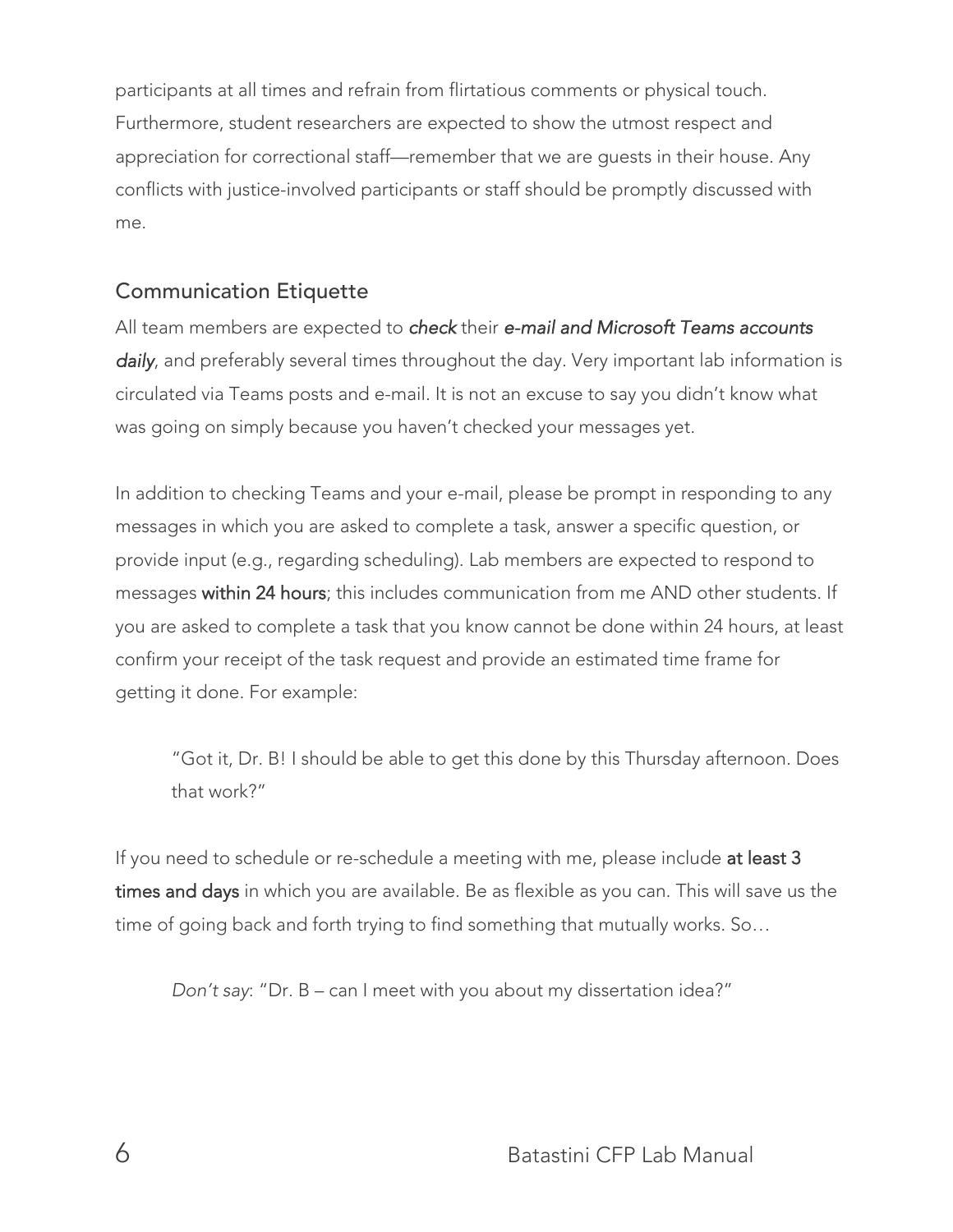*Do say*: "Dr. B – I'd like to meet with you about my dissertation idea. I'm available Monday's before noon, Wednesday's from 1 to 3, and Thursday's after  $2:30."$ 

Regarding communication in general, always be PROACTIVE. If you cannot make a meeting on time or at all, let me or whoever you're scheduled to meet with know right away. If you have a question or are confused about how to perform a task, ask for help. If you cannot fulfill your lab hours on a given day, notify the Lab Manager so he/she can re-assign your tasks, if necessary. If you make a mistake, admit it. It will be more problematic if you hide it and someone finds out about it later. Or worse, no one finds out about it and our data are inaccurate. If equipment is broken or we're low on supplies, bring it to the Lab Manager's attention immediately. Don't assume problems will simply go away or take care of themselves.

## Dr. B's Research Day

Each semester, I set aside a day that I devote entirely to research-related tasks and manuscript writing. All students will be made aware of my designated research day at the beginning of each semester and it will be posted on my office door. This time is offlimits for meetings, casual pop-ins, and other methods of contact (including e-mail, texts, etc.). The only exceptions to this are:

- 1. Personal or clinical emergencies (if the appropriate supervisor cannot be found)
- 2. Dr. B initiated contact with you about a lab-related task, which requires some sort of action or response

If you make contact with me on this day for any reason other than those listed above, I will (probably) ignore you. This is not to be mean or dismissive. Rather, to be a productive researcher, I need to set boundaries for myself and protect this time.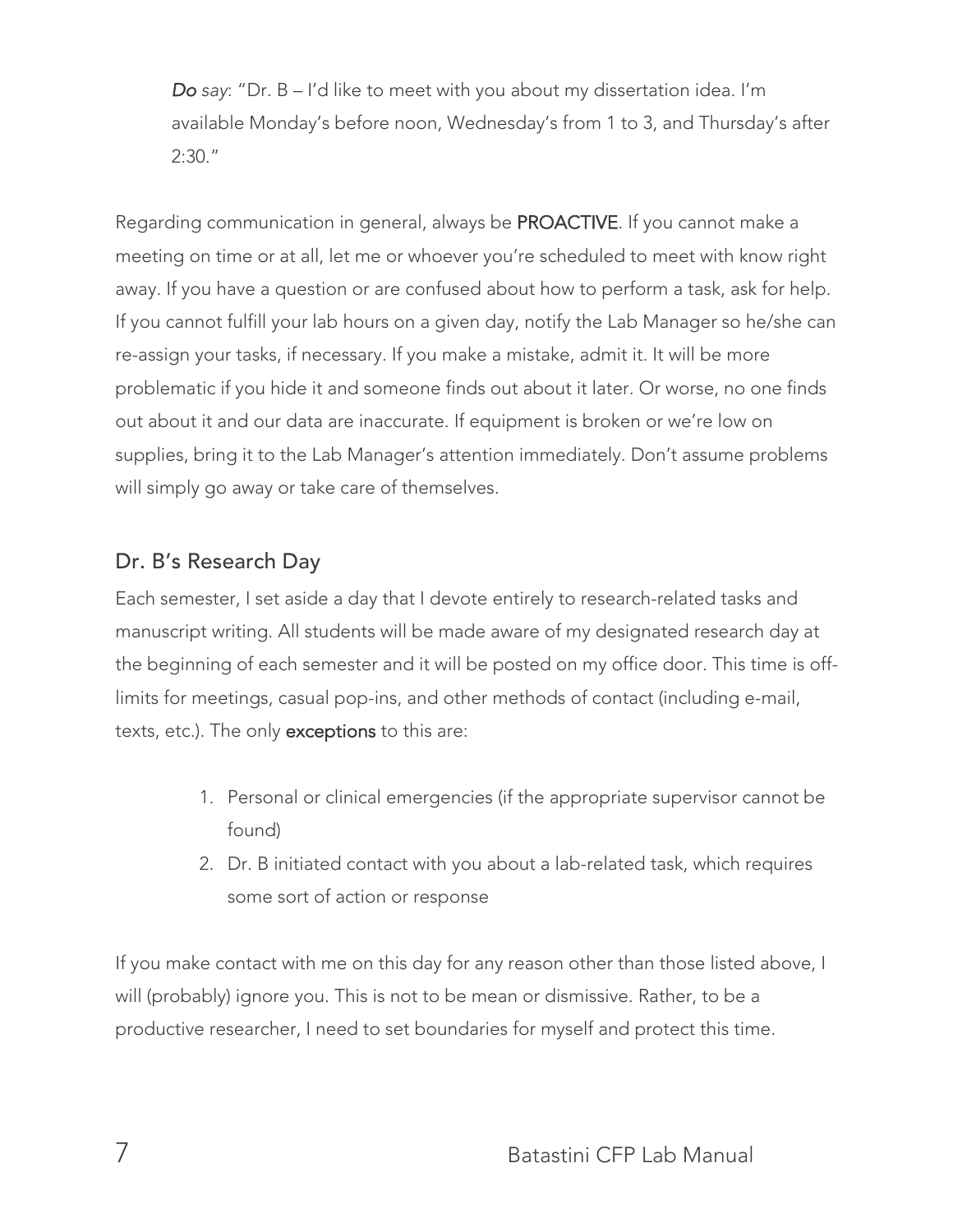## Feedback and Revisions

All research team members should anticipate quite a bit of constructive feedback throughout their time in this lab (and the program). Students are expected to handle feedback maturely and non-defensively. It should be understood that feedback is not meant to be a personal attack; it is meant to help you hone your research skills and improve your competence as a psychologist. Consider the following quote from Jay Write (head coach of the men's basketball team at Villanova University, the 2016 NCAA National Champions):

# *"If you're not humble, it's hard to be coached. If you can't be coached, it's hard to get better."*

Feedback should be taken seriously, and all students are expected to integrate feedback appropriately. Do not ignore or dismiss a comment because you lacked understanding or disagreed. Seek clarification and consultation.

Manuscript edits and revisions will be done using track changes in Microsoft Word. Before submitting revisions to a previously edited draft, be sure that all of my original comments and questions are thoroughly addressed. In addition, carefully read all stylistic, grammatical, and other in-text edits before "accepting" the changes. If you blindly accept all changes within the document, your writing skills will not improve. You should be able to understand why the changes were made. Comments that appear in the right-hand margin of the document should NOT be deleted. Leaving my previous comments not only reminds me of what I asked you to change, but I can also make a more direct comparison between my comment and how you addressed it. In all drafts (with the except of the first one), you should use track changes when making revisions. This way, all new or updated information will be easy to spot, and I'll know which sections I can skip. This makes for a more efficient review process.

Turnaround times for feedback and edits will depend on the length of the document and its priority level. For example, upcoming dissertation proposals or defenses

8 Batastini CFP Lab Manual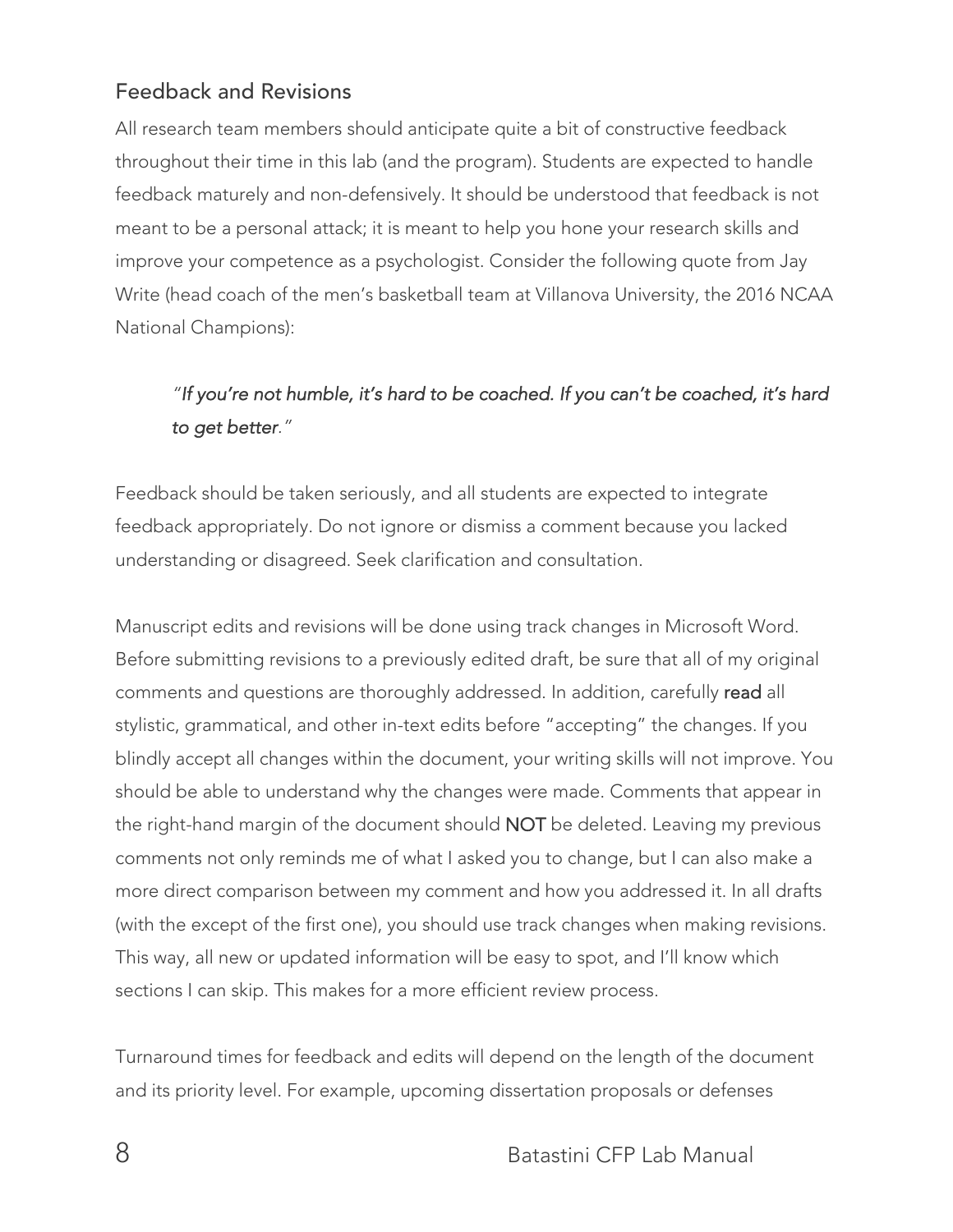typically take precedence over peer-reviewed manuscript submissions. Tasks with deadlines tend to be higher on the priority list than those without deadlines. Regardless, students should allow at least two weeks for me to review and return drafts of independent work (e.g., dissertation documents, grant proposals). So, please do not send me a draft and expect to have it back the next day. If you know you have deadlines, it is your responsibility to plan accordingly. Please note, however, if *you* are asked to return edits/revisions, a shorter timeline may be requested or needed (that is, a standard two week turnaround does not necessarily apply to students). If an established deadline is no longer feasible, be proactive and talk with me right away so we can problem-solve together.

#### Data Collection and Treatment of Study Participants

Accurate data collection is incredibly important to the credibility of this lab and to ensure that only the most diligent research is disseminated to the scientific community and public. Ultimately, the data you collect will be published in acadmice journals, so it absolutely must be reliable and valid to extent possible.

It is important that all lab members thoroughly understand and follow the protocols that are developed for the research project they are working on. ASK QUESTIONS if you do not understand something. This is not the time to guess.

All students assisting on lab research projects are expected to treat every participant, and anyone else affiliated with the data collection site, with respect and dignity. This includes being polite and courteous to participants, even if the participant is not polite and courteous to you. Objectivity and standardization are highly important in data collection. Therefore, participants must also be treated equally and fairly. This is consistent with the general ethical guidelines for conducting scientific research with human subjects. If you feel you cannot be objective (i.e., that you are biased in some way toward participants), then you should be re-assigned to another project. Students will not be penalized for admitting biases, we all have them. It is better to be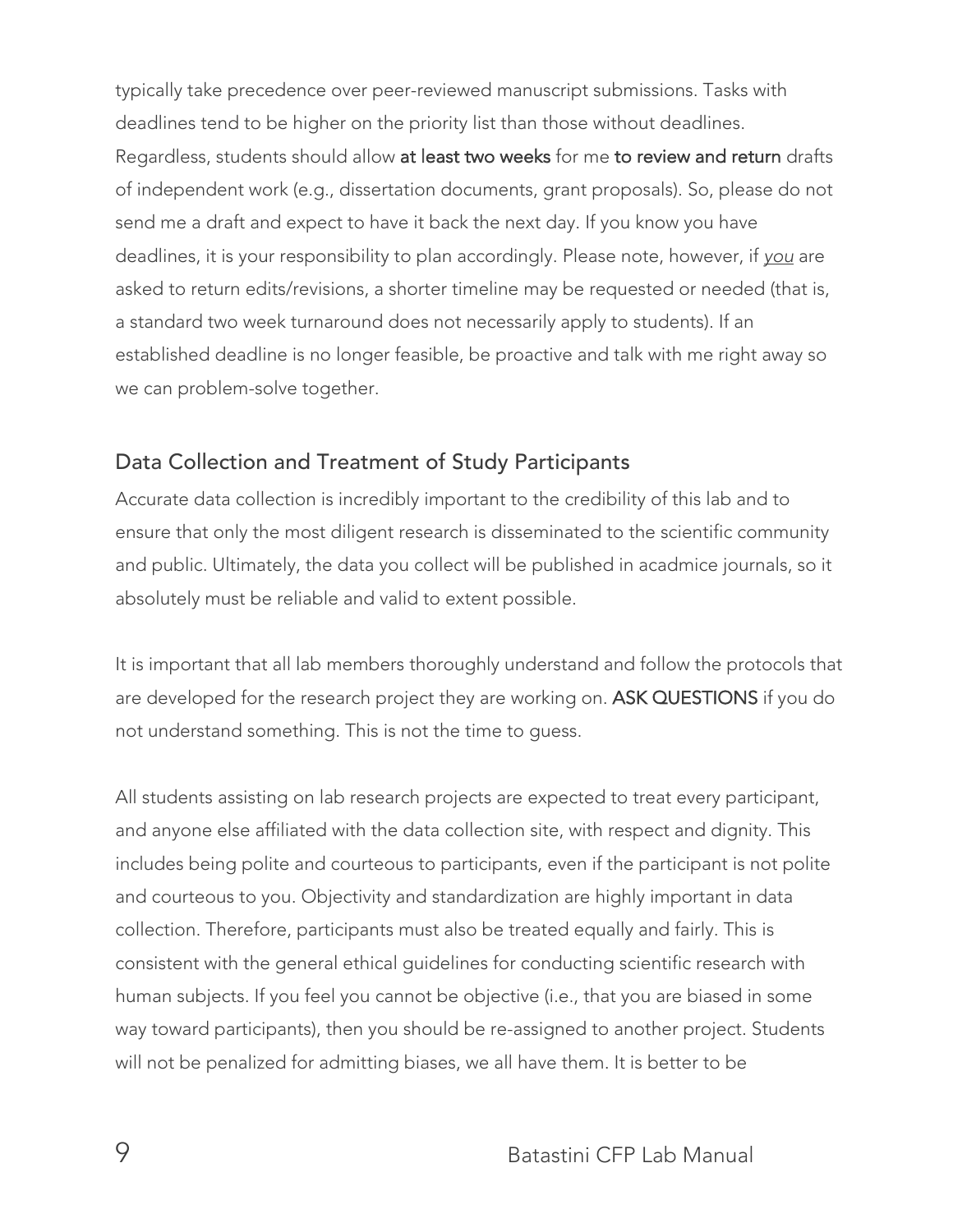forthcoming with any personal feelings (either for or against) participants than to jeopardize the validity of the study or that person's right to justice and benevolence.

Also consistent with our ethical standards, all student researchers are expected to respect the rights of participants, including their right to refuse to participate without penalty, the right to have their personal information kept confidential, and the right to learn what the experiment was about (i.e., debriefing). CONFIDENTIALITY is CRUCIAL. Researchers must never discuss disclosures made by study participants (no matter how tempting, and even if names are not mentioned) with friends, family, etc. Lab meetings provide you with an opportunity to discuss interesting or problematic study participants with others who are bound to keep this information confidential. Breaches of a participant's confidentiality are not taken lightly.

When student researchers are in personal contact with participants (e.g., interviewing participants; administering questionnaires), professional dress is required. This means business casual (NO t-shirts and jeans; ties and jewelry should also not be worn as they are a safety hazard). When lab members are not in direct contact with participants (e.g., entering data; library searches) there is no formal dress code. But, use common sense. Please do not come to campus in your PJs!

As noted above, data for this lab are also collected in correctional facilities (i.e., jails and prisons). Traveling to a correctional facility for data collection cannot be guaranteed, as it depends on availability, need, and funding. However, more senior team members who demonstrate a responsible, dependable, and trustworthy work ethic have a better chance of being selected for those opportunities when/if they do become available. Both graduate and undergraduate students may be asked to collect data at these sites. Undergraduate research assistants will never travel to or enter a correctional facility alone; they will always be accompanied by me or (more likely) another graduate student.

#### Data Entry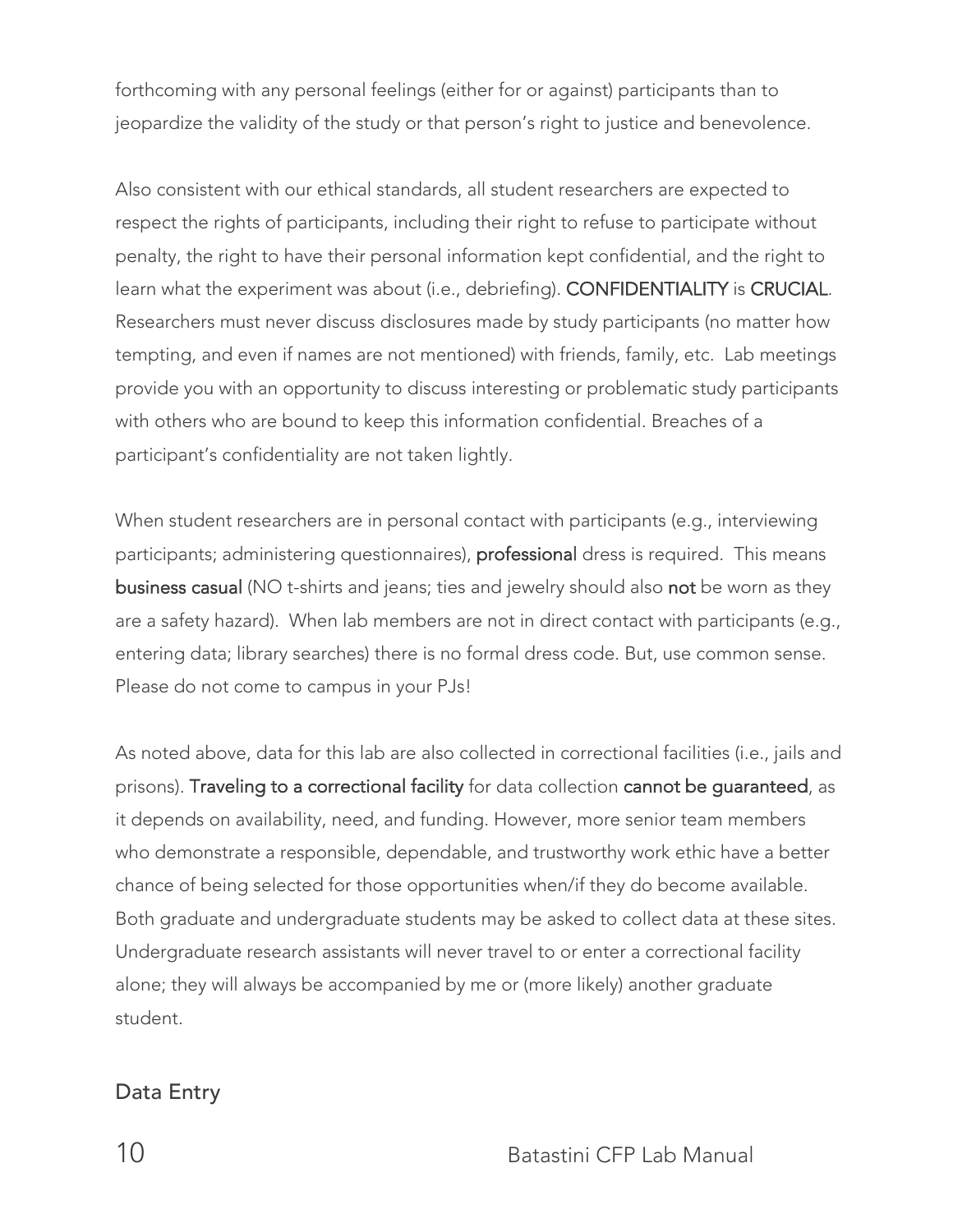When entering data, all students are responsible for making sure coding and data entry procedures are fully understood. Data entry can be a painstaking process, but student researchers are expected to do it with great care. Do not rush. Take your time. Taking breaks if you feel fatigued is acceptable, but use discretion (e.g., don't be caught checking your social media feeds more than you're seen entering data). Accuracy in scoring measures and entering data is extremely important. Remember to ask questions!!! This is not a time for guessing.

STAY ORGANIZED. When entering data make sure each participant's data packet (i.e., folder containing all self-report measures) is dated, assigned an identification number, and is neatly put back in the filing cabinet/box. The data should be organized in such a way that it would be easy for someone, even years later, to go to the filing cabinet/box and find all the original materials and raw data. Code sheets must be stored in a safe place with the data.

SPSS, Excel, or other documents should be saved frequently. When continuing work on an existing data file, save it as a new version. This way, if there is an error, previous versions can still be accessed. Data files should be saved with the initials of the last person working on the document and the date it was last modified. For example:

SampleDataFile\_AB\_5.4.16.spss

Once there are multiple copies of a dataset, a folder titled "Archived Datasets" should be created. All older versions should then be transferred to this file, leaving only the most recent copy visible in the list. Doing so makes it easy for the next person to find the latest version.

#### Data Management and Security

All files containing identifying information about study participants (e.g., name, etc.) must be kept in locked cabinets and cannot be taken outside of the lab (e.g., never ever take files home, to other offices, or other labs unless given explicit authorization to do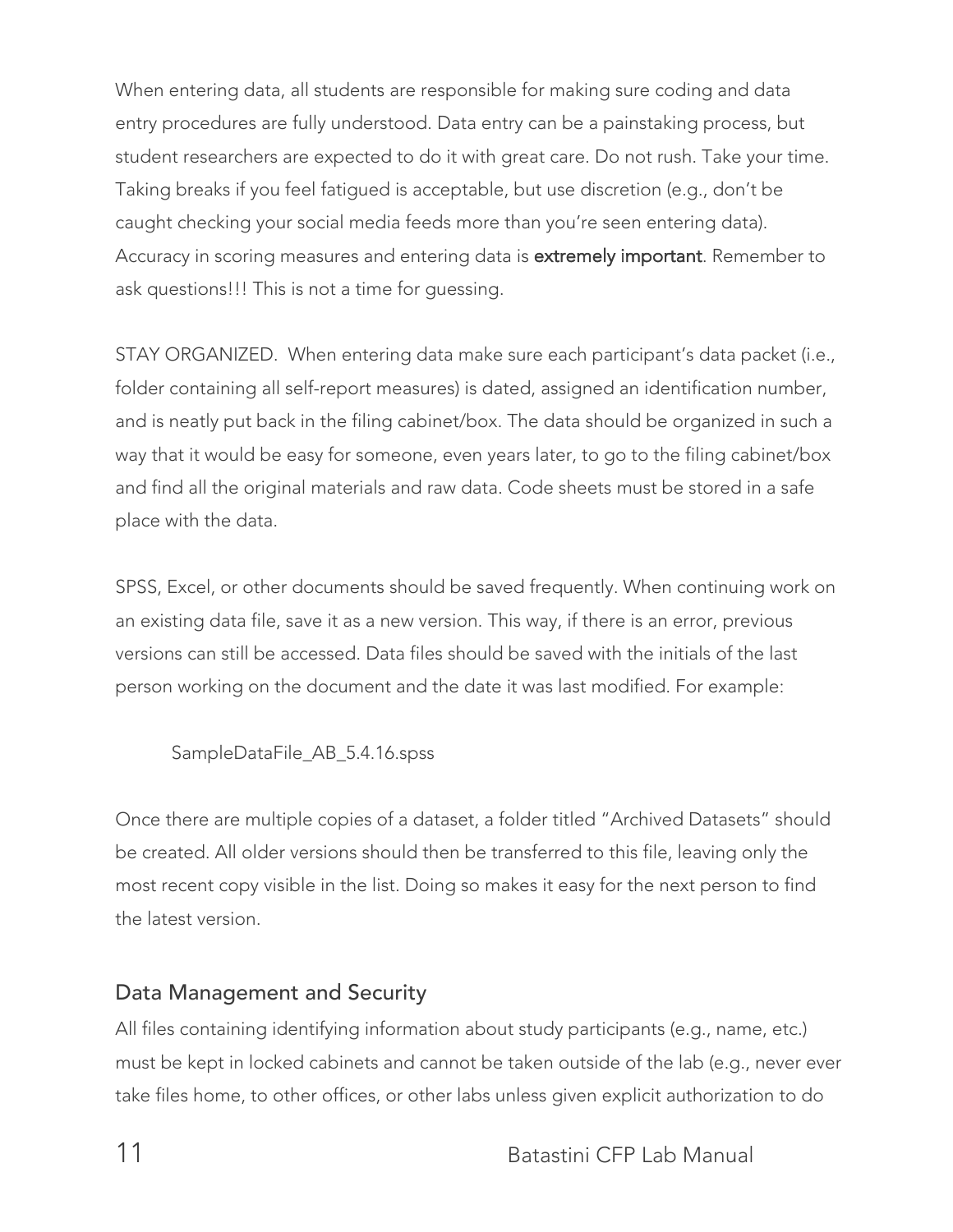so). When students are collecting data off-site, paperwork should be handled with care. Do not leave participant information unattended or out in the open where other people can see (e.g., in an office, in a copy machine, in the front seat of your car, etc.). For incarcerated participants, they are promised that their information will not be shared with anyone else in the facility. This promise must be upheld.

Furthermore, keep any files with participant names separate from files with their study ID. For example, signed consent forms should not be kept with completed self-report measures. There should only be one secure document that links names to ID numbers. This form is shared only with designated study personnel, is to be stored in a highsecurity location at all times and will be destroyed at the completion of the study.

In addition, do not share any electronic passwords (to computers, laptops, iPads, Dropbox® accounts, Qualtrics® account, etc.) with anyone outside our lab. If I find out that you shared this information, the password will be changed and you will not be able to have access. This means that someone will need to sign you in every time you need access.

Again, it is of the highest importance that participant confidentiality be protected AT **ALL TIMES** 

#### Requesting Letters of Recommendation

Most of the time, I am more than willing to write letters of recommendation for lab members, as I strongly support students applying for additional opportunities. However, all students requesting letters of recommendation must do so well in advance. At least a month before the deadline is preferable. It is also important to give all the necessary information to me in an organized manner. In general, the earlier and more organized you are, the better. Please make sure to include the following information with your letter request:

 $\checkmark$  Due date of the letter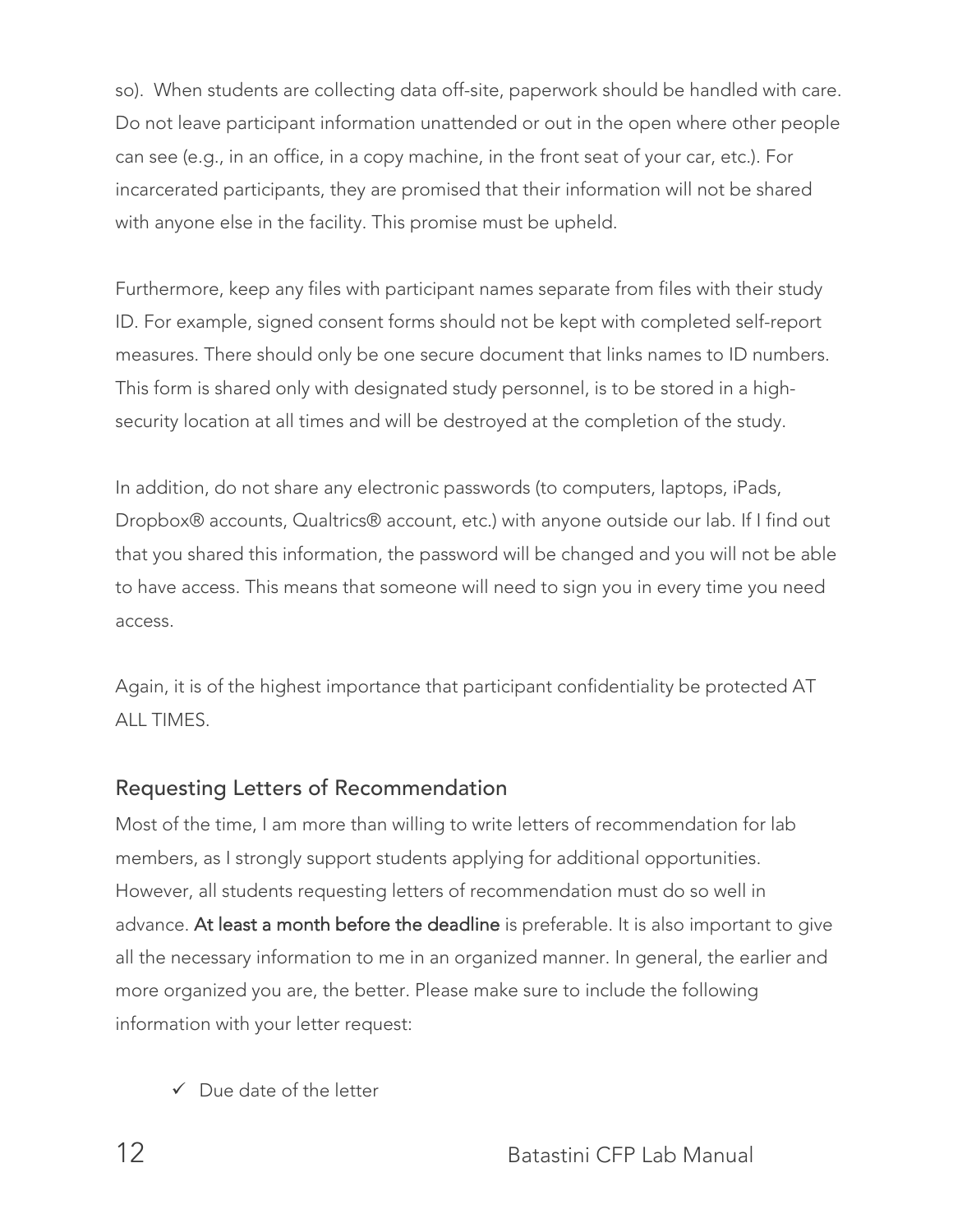- $\checkmark$  Updated copy of your vita/resume
- $\checkmark$  Who/where to address the letter (name, job title, mailing address of the person in charge)
- $\checkmark$  Directions for sending the letter (e.g., does it get e-mailed directly to someone, or returned to you first)
- $\checkmark$  The name and a brief description of the position, award, grant, scholarship, internship, etc. for which you are applying
- $\checkmark$  Why you are applying for it (e.g., how does it relate to your training, career goals, why are you deserving, etc.)
- $\checkmark$  Any supplemental forms that need to be completed (please complete as much of these form as you can, such as your identifying information, before giving to me)

The more information I have from you, the less work I need to do. This benefits you in two ways: (1) I won't be frustrated with you while trying to write a glowing recommendation  $(\circledcirc)$  and  $(2)$  I will have more time to personalize your letter rather than searching for basic information.

# Book Loan and Lab Books

I have several books in my office that I'm happy to loan to students for any reason (e.g., dissertation, practicum, general curiosity, etc.). Books include topics related to general psychology, counseling and assessment, writing skills, career and graduate school, statistics, and forensic psychology. Students wishing to borrow these books must check them out with me. I maintain an Excel spreadsheet of the text(s) borrowed, who borrowed it, and when it was loaned. All books that are checked out from my office must be returned within one month of the check-out date. If you still need the book, we can discuss a reasonable extension.

There are also several textbooks in the lab. Typically, these include older versions of textbooks that I have in my office or books that would be of general use to everyone (e.g., the APA Style Handbook). All books are free for student use but should remain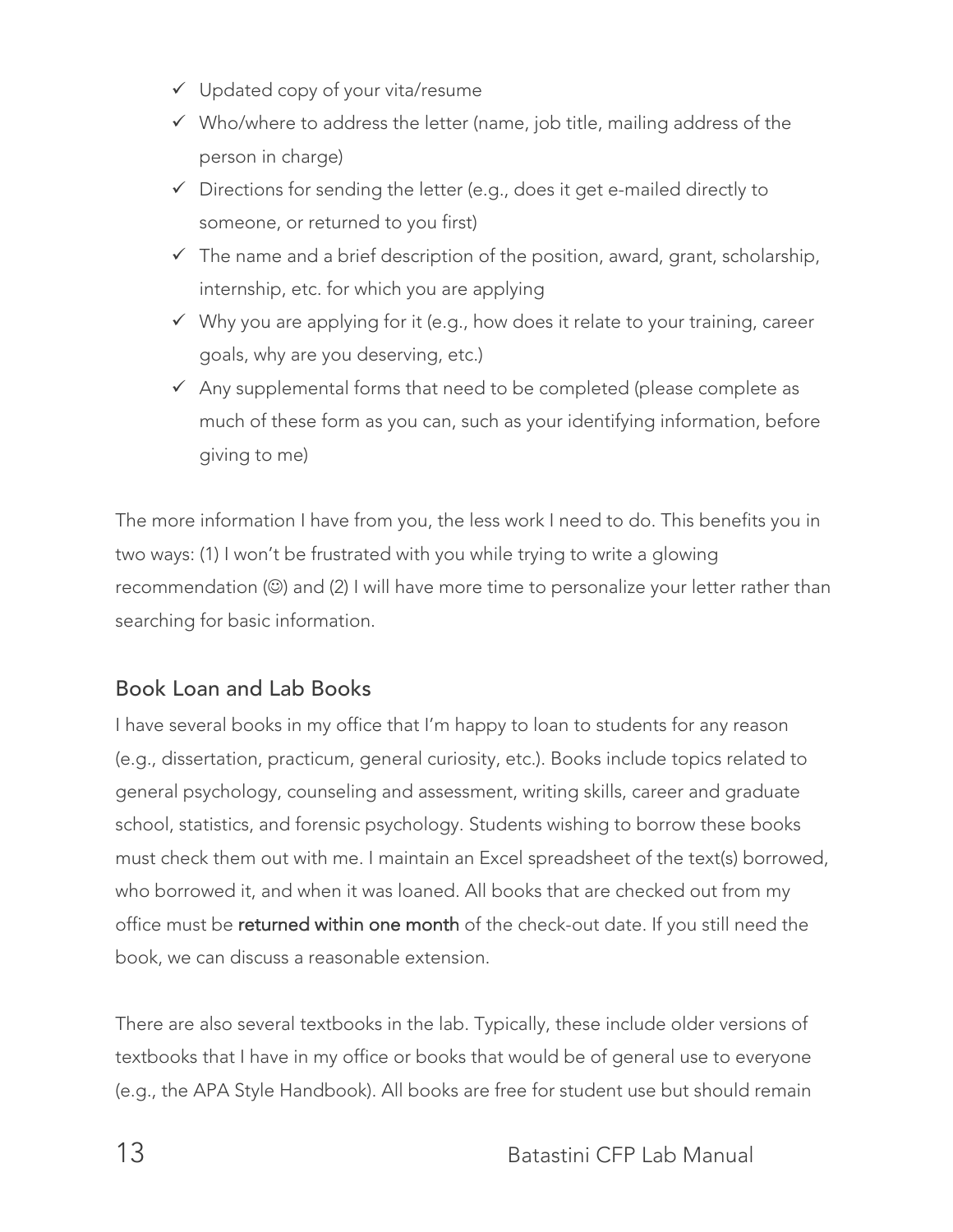in the lab office at all times. Please do not take these books home with you. If you need to remove a book from the lab for any reason, please check with me or the lab manager first.

Regarding all texts, I expect students to treat them as if they were your own books with care and respect. Books should be returned in the same condition as when they were borrowed.

## 3. Lab Manager

# Appointment

The Lab Manager is a designated position within the lab given to a senior graduate student who demonstrates leadership, superior work ethic, appropriate interpersonal skills, and humility. The Lab Manager will ultimately be appointed by me (Dr. B); however, my decision will take into account other lab members' preferences. Lab Manager is a voluntary appointment. Students who would likely be good fit for this position will be approached by me to assess their willingness. Students who are asked to serve as Lab Manager may decline without consequence or penalty; however, they should be prepared with an explanation as to why they do not want to serve in this role (this is to prevent students from giving up the opportunity simply because they have self-doubts or lack the confidence to lead).

It should be noted that not all senior graduate students will have opportunity to serve as Lab Manager. First, "being here longer" is not enough to secure the Lab Manager position. Remember that you also need to demonstrate the qualities of a good leader. Second, there may be more than one senior student in the lab at a time and there is only one Lab Manager position available in a given year.

The in-coming Lab Manager will be selected at the beginning of the Spring semester. The current Lab Manager will transition out of his/her role during the Spring semester,

14 Batastini CFP Lab Manual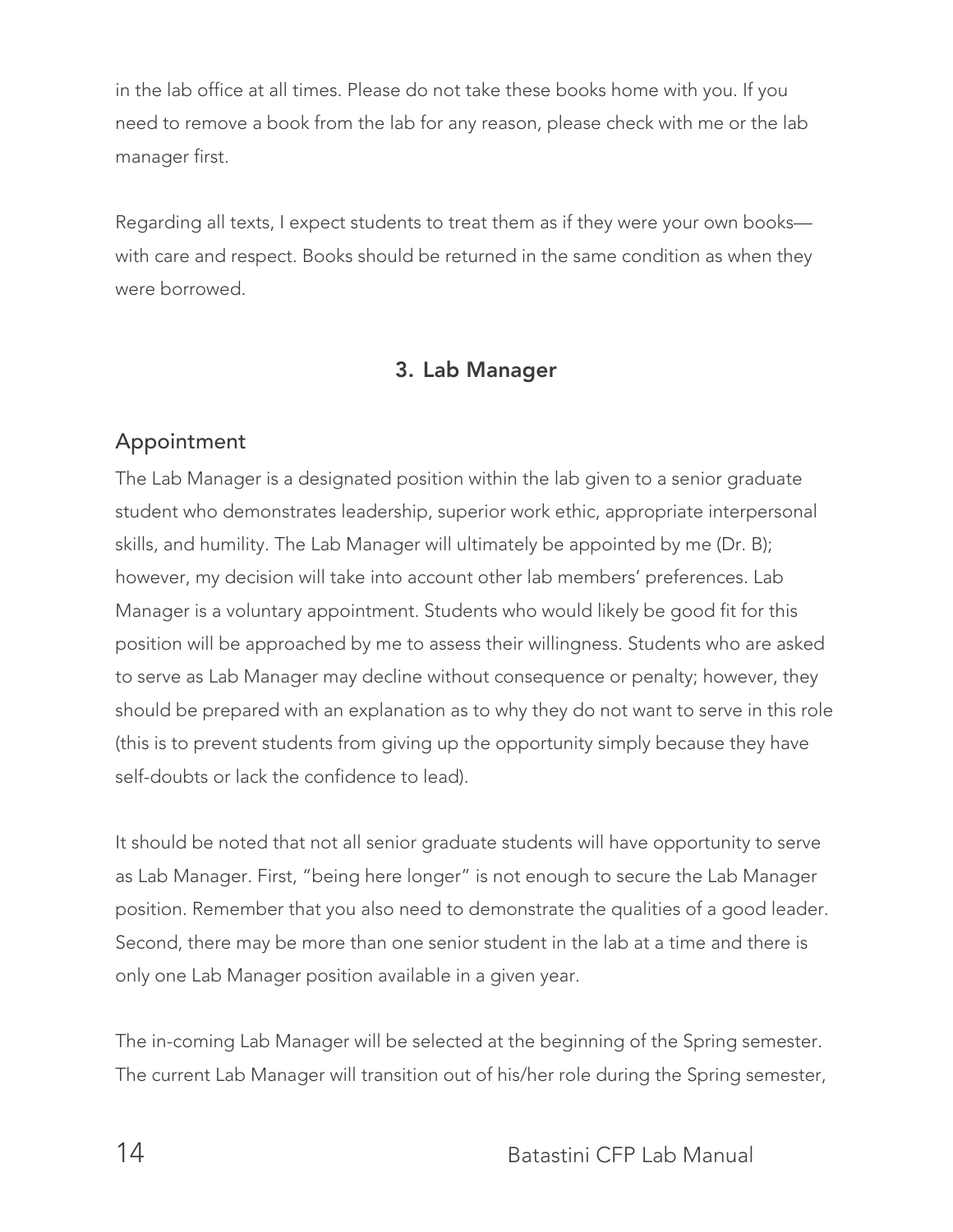as the newly appointment Lab Manager transitions in. This overlap will allow for a training period. New Lab Managers will officially take over the position in the following Summer session. The duration of service as Lab Manager will range between 1 and 2 years. A Lab Manager may continue his/her duties into a second year if (1) there are no other qualified or willing lab members, (2) he/she is doing an exceptional job, and (3) he/she is willing and able to remain in this role. Lab Managers may be terminated prior to completing their 1-year term if they are not fulfilling their duties listed below. However, prior to implementing termination, Lab Managers will have the opportunity for remediation.

#### **Duties**

Lab Managers are essentially second-in-command when it comes to running this lab. They are expected to fulfill the following duties:

- Maintain general organization and order of the lab
- Maintain a schedule of lab hours for all research team members
- Delegate tasks to undergraduate and graduate research assistants
- Field communication regarding delegated tasks
- Ensure tasks are properly completed and in a timely manner
- Help address issues of non-compliance or general professional development
- Run bi-weekly group lab meetings in Dr. B's absence
- Monitor lab materials and equipment, report problems promptly to the appropriate office personnel
- Supervise training of in-coming undergraduate and graduate research assistants (provide orientation to lab procedures, etc.)
- Supervise the undergrad-grad mentorship program (see below)
- Supervise the undergraduate research assistant application process (field email inquiries, organize applications, contact interviewees, schedule interviews, etc.)
- Promote a positive, productive, collaborative work environment
- Maintain appropriate professional conduct as outlined above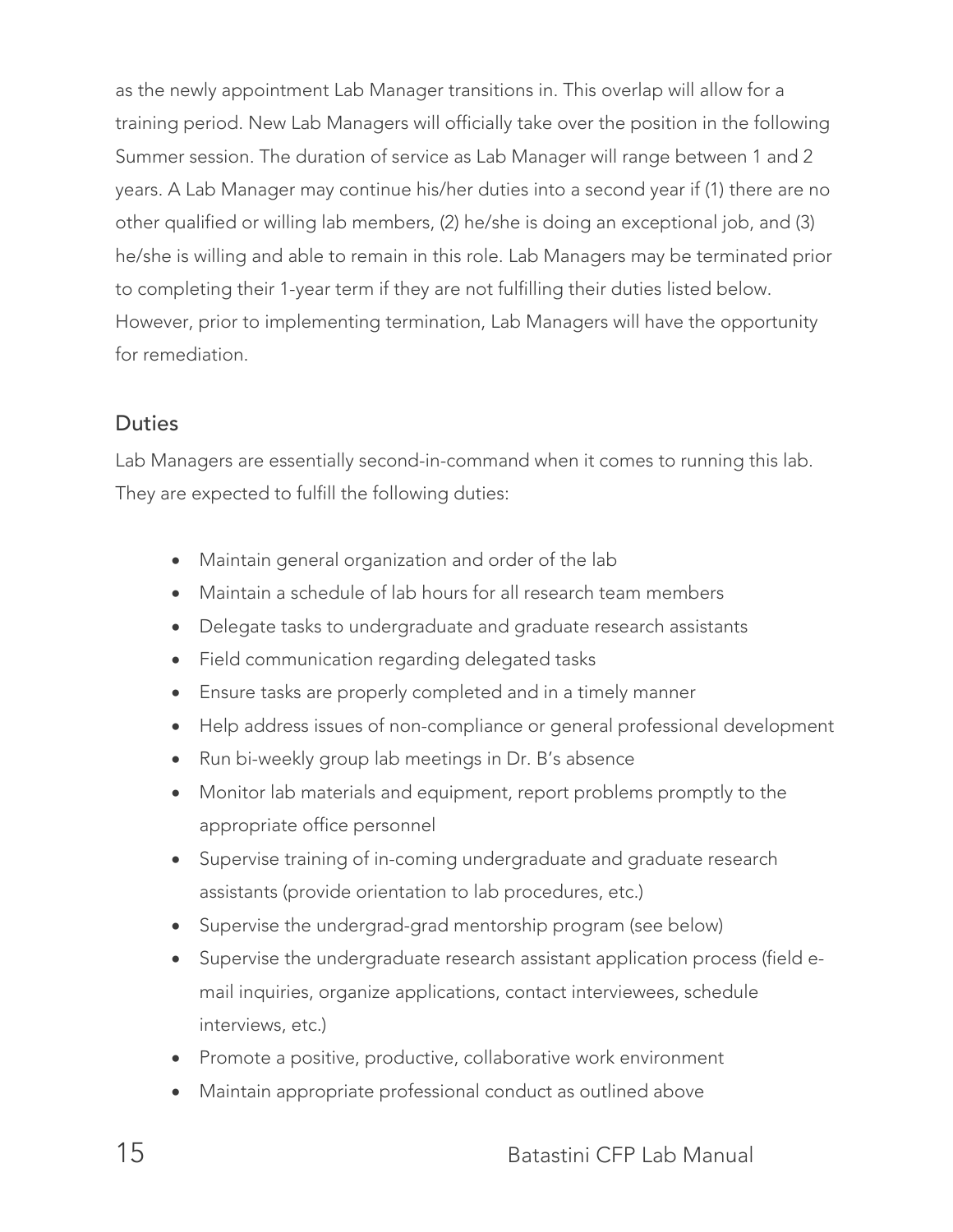• Update lab website as needed

Lab Managers are expected to function relatively autonomously and take their role seriously. The purpose of the Lab Manager is to relieve me from most of the basic managerial and administrative duties necessary for the lab to function smoothly. Lab Managers do not need to check in with me about most things. For example, if a student needs to re-schedule their lab hours (e.g., due to family emergency), it can be worked out directly with that student. If the wireless isn't working, call the HelpDesk (or delegate someone to do it). If a student skips a lab meeting, talk to him/her about the impact of this behavior. More serious concerns, however, should be discussed with me. This might include repeated non-compliance with tasks, persistent interpersonal issues, or verbal or physical aggression in the lab.

## Compensation

Because the Lab Manager is an important job that requires additional hours each week, students serving in this role will receive \$250 each academic year toward research materials or national conference travel expenses; unless the Lab Manager is counting job hours toward a Graduate Assistantship. To receive funding, the Lab Manager is expected to communicate their intended plans for using these funds.

# 4. Research Expectations and Opportunities

## All Team Members

All research team members are expected to abide by the guidelines listed above related to attendance at lab meetings, professional conduct and communication, protection of human rights, data collection, data management and entry, data security (including maintaining participant confidentiality), and general academic integrity (i.e., honesty, accuracy, diligence). In addition, all members are responsible for maintaining a clean, organized, workspace, as well as a collaborative and respectful working environment. *All team members are required to read and understand the policies set forth in this manual.* In addition, members are expected to read and be aware of any

16 Batastini CFP Lab Manual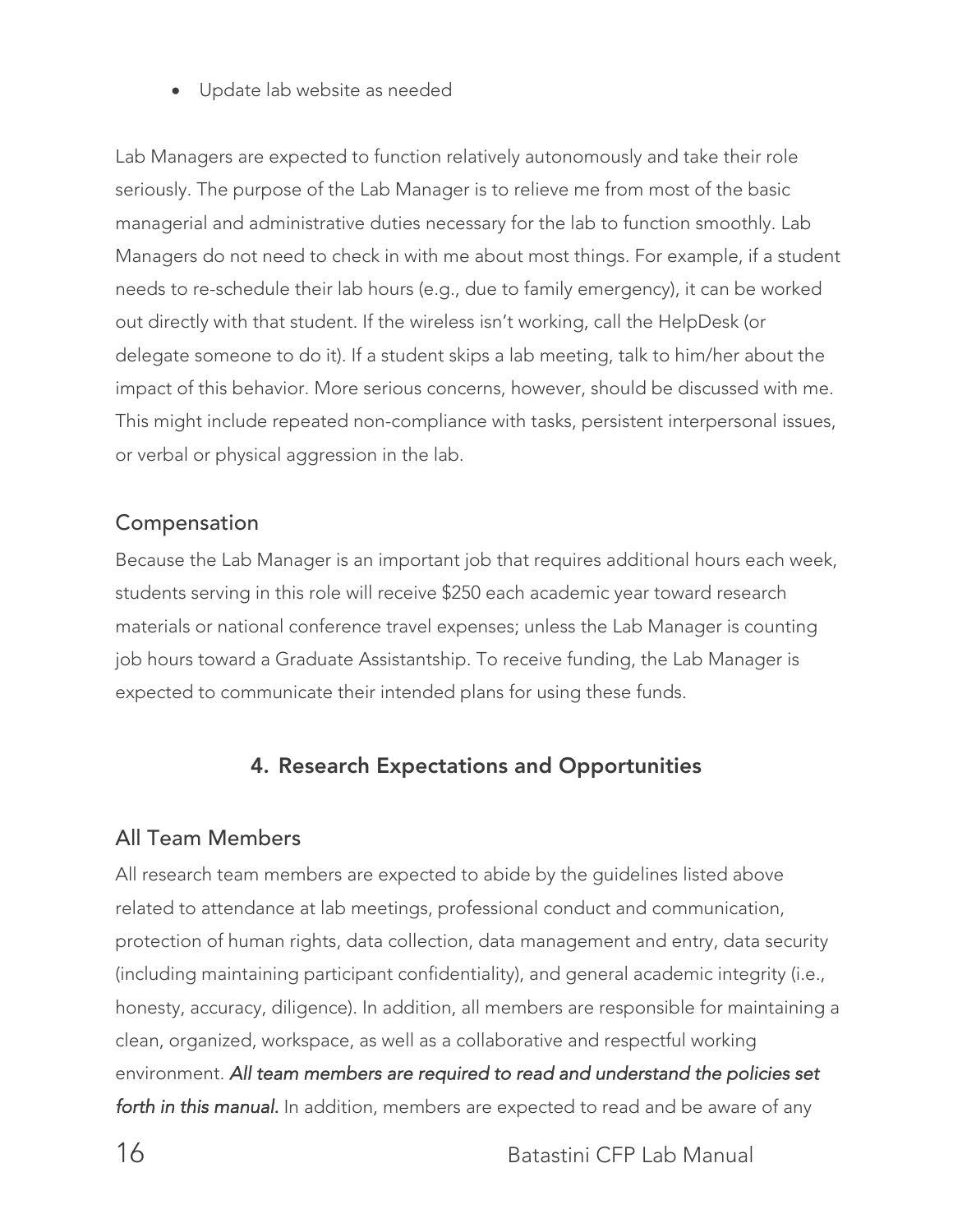changes or updates to the manual. If questions arise, please consult the lab manual first, then ask the Lab Manager.

Prior to conducting research with human subjects, all students are required to complete the University of Memphis's Collaborative Institutional Training Initiative (CITI) modules. This includes graduates and undergraduate team members. All student researchers should complete these training modules within the first month of their first semester in the lab. For IRB purposes, students must maintain a copy of all CITI completion certificates and/or the curriculum completion report. Student researchers will NOT be allowed to conduct human subjects research in any capacity without this training—even if there is no in-person contact. Students are expected to take each module seriously; learning about ethical research practices is imperative to the integrity of the research produced by this lab. Once your trainings are complete, please upload your certificates to the respective Teams folder.

All lab members are expected to be involved with multiple research projects within the lab, which may include any individually-led projects that are part of degree/program requirements. This includes providing support to larger lab projects (headed by me), as well as other independent student projects (i.e., theses/dissertations). Students are also encouraged to seek out opportunities to collaborate with other lab members; for collaborations outside the lab, program, or university, please consult with me first. Be advised that other labs may not have these same expectations; however, it is my belief that this level of integrated involvement is what makes us a team. The more we can involve each other, the more productive we will be both individually and as a group.

Regarding individually-led studies, first-authored students are responsible for managing their own projects; this includes delegating tasks to co-authors (via the Lab Manager), and supervising data collection, entry, and analyses, as well as dissemination of results (i.e., poster presentations, written manuscripts). All students are expected to follow ethical procedures for determining appropriate authorship order on projects. Please discuss this with me prior to confirming authorship order with your co-collaborators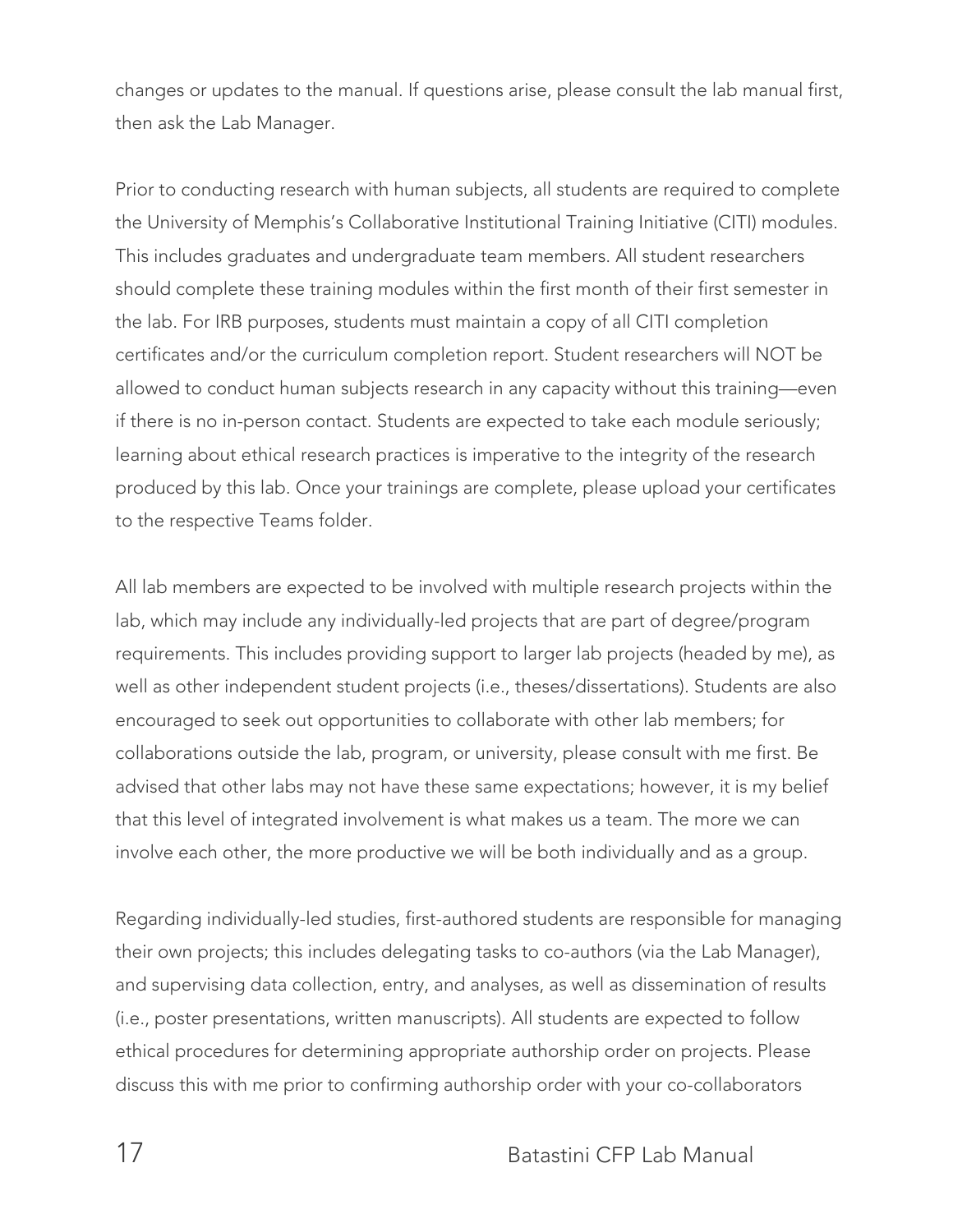(doing so will avoid broken promises if someone's work commitment does not, in fact, meet criteria for authorship status). Please note that not all contributions to a project will qualify for co-authorship. For example, data entry alone does not equal authorship status. If you are assisting on another students' project, you must defer to that student on all project-related tasks and follow their directives. Please bring any inter-project conflicts to the attention of the Lab Manager or me.

When preparing IRB proposals, be sure to follow the instructions found at https://www.memphis.edu/research/researchers/compliance/irb/cayuse\_irb.php. IRB applications should never be submitted by students themselves; I will serve as the faculty supervisor. All applications require my approval and certification via the Cayuse system.

Graduates and undergraduates are strongly encouraged to present their work at local, regional, and national conferences. This may range from a University-held undergraduate research symposium to the American Psychological Association's annual convention. Because there are blips in data collection that may cause delays, students must have at least 50% of their data collected before submitting a conference proposal. This will ensure that, come conference time, you have something to actually present. All students are expected to remain cognizant of conference deadlines well in advance (up to a year; most conferences follow the same schedule each year) and start working on proposals as early as possible to allow for sufficient preparation. Please do not approach me a week in advance saying you want to submit a conference proposal. If you submit to a conference and your work is accepted, you are expected to attend the conference (with the exception of extraneous, unexpected circumstances). So, if you foresee not being able to afford travel, either do not submit your proposal or ensure that someone else on the project can attend in your absence. Students are encouraged to seek out travel awards (e.g., through graduate school, CEPR, the particular conference you want to attend, or other organizations) to fund travel. Please be aware that many travel awards require first authorship on the presentation. Therefore, if a firstauthored student cannot attend, but someone else on the project can, consider re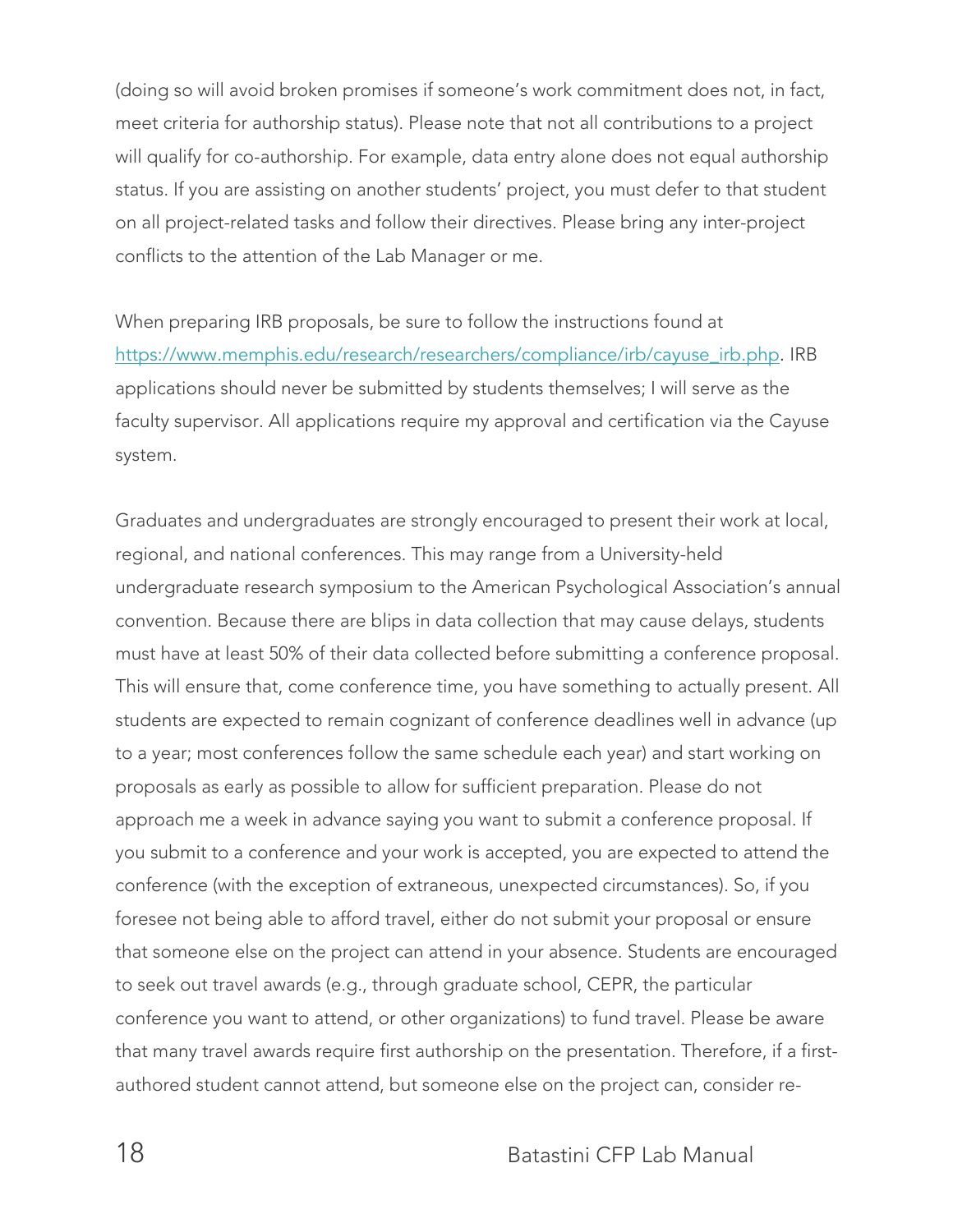assigning responsibility for that particular presentation so the student attending may be eligible for funding.

*Note on expectations for student-led independent projects*: because the CPSY doctoral program is time sensitive (3 years + internship for most students coming in with Master's degrees), students conducting independent projects will most likely not be able to conduct true treatment outcomes studies or research directly involving incarcerated persons. The same is true for any undergraduate pursuing honors theses. Treatment outcome studies are highly time consuming and require resources that are not typically afforded to students. Additionally, studies with incarcerated persons are contentious, as "prisoners" represent a protected population. These projects will require full IRB review, as well as permission from the Department of Corrections where you are collecting data. Both of these approval processes take a significant amount of time…months, even years depending on the agency. It is not worth it to delay your graduation just because of your thesis or dissertation. Theses and dissertations are not intended to change the world and will not represent the best work of your career (especially if you are pursuing a research job). They are graduation requirements. Pick a topic that is of moderate interest to you and that will showcase your research skills. That's it. Your exposure to treatment outcome and correctional research in general will come from assistance on my projects. I don't have a timeline to complete these projects, but you do. *It is also expected that independent projects will lead to peerreviewed publication.*

All students—graduate and undergraduate—are expected to maintain scheduled lab hours where they will be physically present in the lab office space<sup>1</sup>. During scheduled lab hours, larger lab-based projects take priority over individual student projects. Scheduled lab time may be used to work on student-led independent projects or other professional tasks if there are no other pressing tasks delegated by me or the Lab Manager. Working on team-based projects is important for breadth and depth of research experience. Please keep all workspaces clean, using disinfectant wipes on

<sup>&</sup>lt;sup>1</sup> Modifications will be made in accordance with health and safety guidelines when applicable.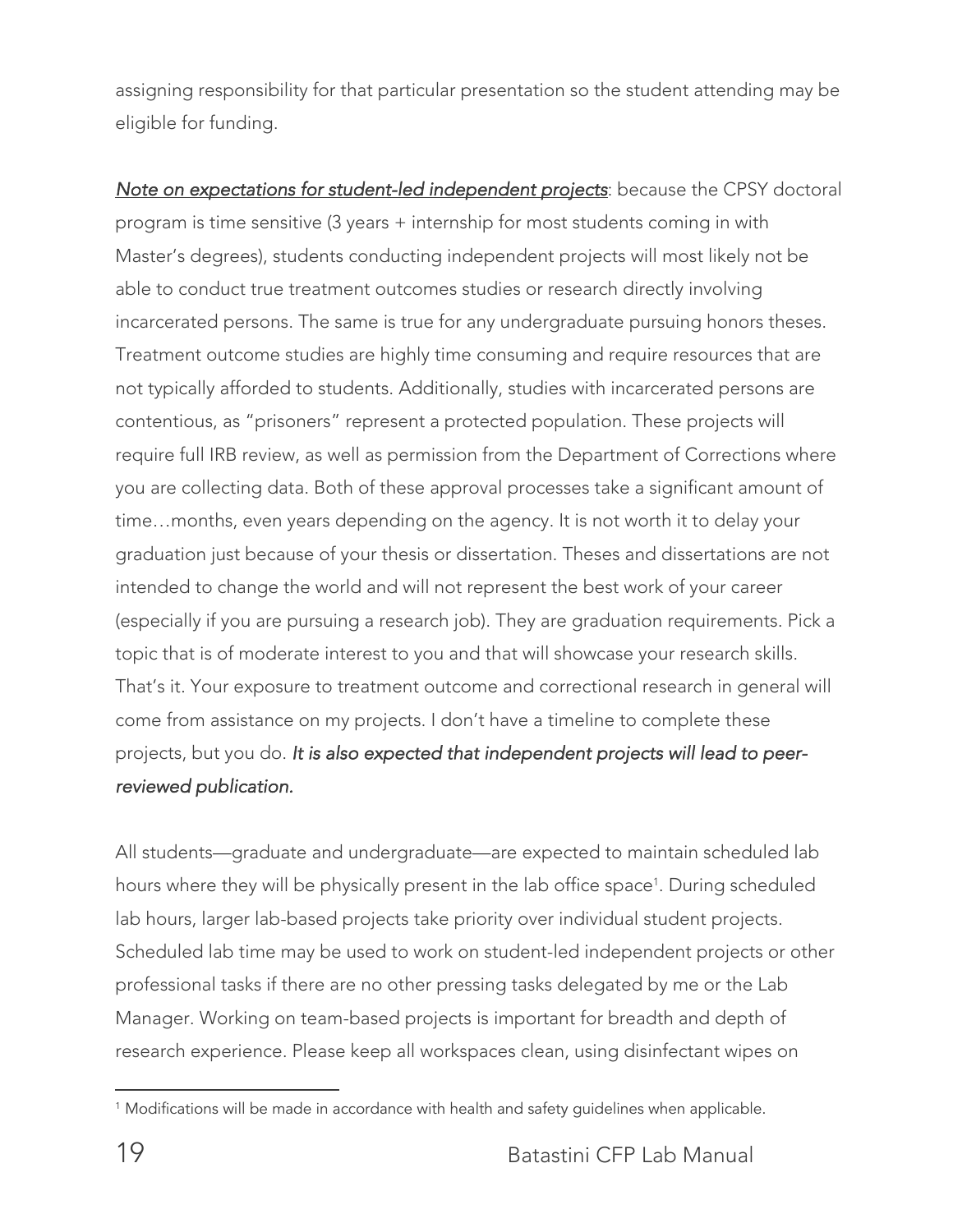surfaces regularly. If you are ill or experience symptoms associated with COVID-19, please contact the Lab Manager to re-schedule your hours or request to work from home and seek medical attention as appropriate.

#### CPSY Graduate Students

Doctoral students have the highest research expectations out of all lab members, as they must complete an empirical dissertation project as part of their degree requirements, consistent with the scientist-practitioner framework of the Counseling Psychology program. So as not to jeopardize their timeline for graduation, doctoral student projects that are under my supervision will typically be given more attention and considered higher priority than other independent student projects.

Furthermore, students wishing to pursue a research-oriented career will be held to a higher standard regarding presentations and publications than students wishing to pursue an applied, practice-oriented career. However, all doctoral students—but especially those wanting academic/research positions following graduation—are expected to participate in research activities beyond their required dissertation project. This may include a secondary independent project, collaboration on another graduate student's independent project, and/or collaboration on a larger lab project. Again, this expectation is because Ph.D. program are intended to be research rigorous. As such, we (as an APA-accredited program) need to ensure that our students are competent in this domain.

In most cases, additional research opportunities will first be offered to CPSY doctoral students who are active members of the lab and whose primary interests are correctional and/or forensic in nature. CPSY students who are secondarily involved in the lab, meaning they are supervised by another faculty member and/or involved in multiple research teams across the program, will have fewer expectations regarding their contributions to lab-based projects. These students are responsible for keeping track of cross-lab obligations (as I'm not typically privy to the activities of other labs) and are encouraged to communicate with me if they would like more responsibility or

20 Batastini CFP Lab Manual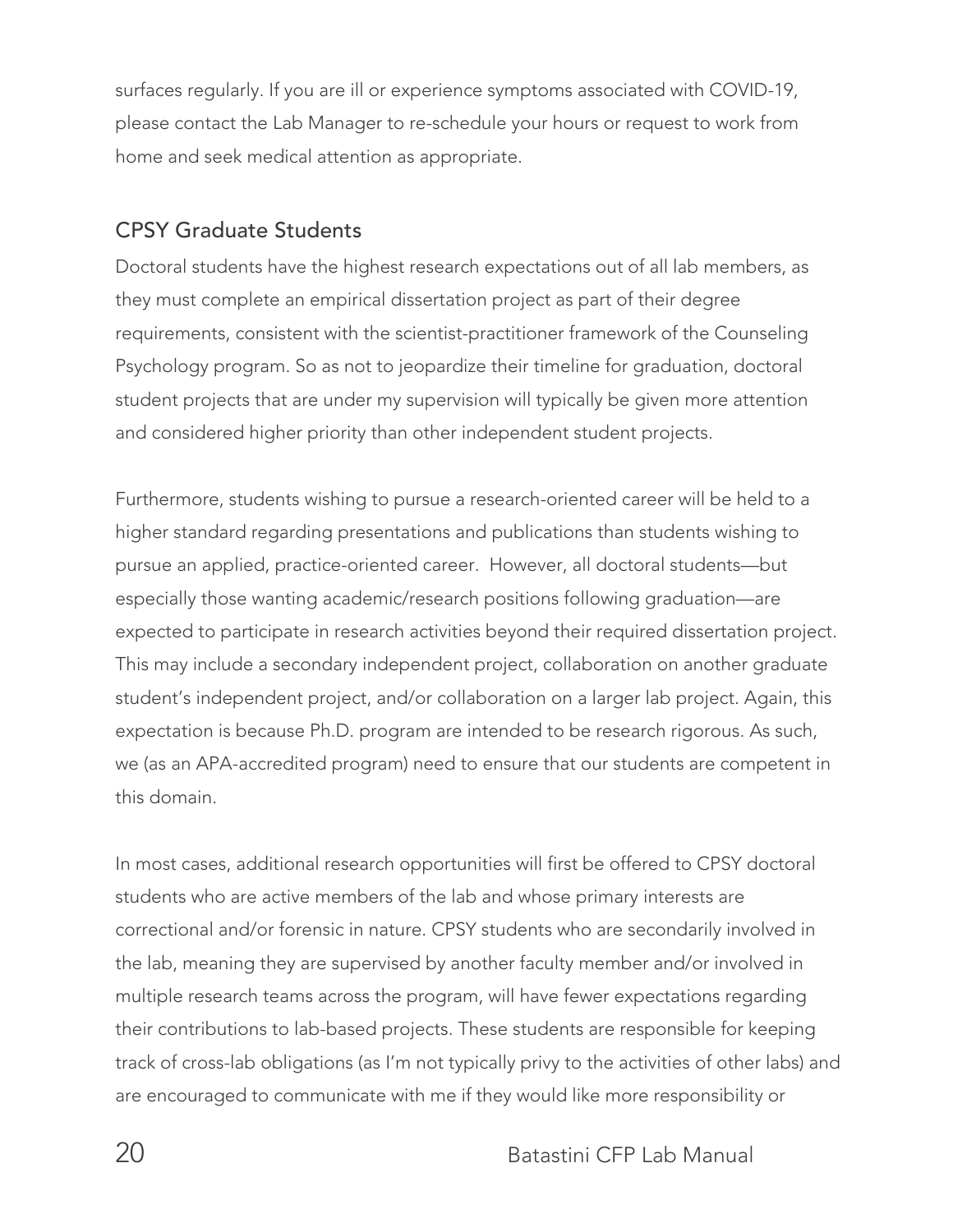involvement in the lab. These students may also arrange to have less frequent mentorship meetings throughout the semester or on an as-needed basis. In other words, students working primarily with someone else in the program will need to assume more initiative in communicating their needs. This is to prevent inadvertently overwhelming these students with tasks and expectations that may be less relevant to their career goals.

Regarding dissertations, all doctoral students should follow procedures outlined in the program handbook. Suggested deadlines are outlined in Appendix A. In addition, students are strongly encouraged to attend at least one other student's proposal and defense before proposing or defending their own dissertation.

## Non-CPSY Graduate Students

Any graduate students involved in the lab who are enrolled in other programs at the University of Memphis will likely be held to lower research expectations than CPSY doctoral students. This is because, given my appointment in the CPSY program, I am responsible for assuring students in our program (and especially those under my direct mentorship) meet required research milestones. That is, I am paid primarily to support CPSY students. Non-CPSY graduate students who are affiliated with the lab are not required to complete an independent project under my supervision but should seek to collaborate on other students' independent projects in addition to larger lab projects.

Non-CPSY graduate students wanting to conduct their own independent project must first consult with their designated academic advisor/mentor in their affiliated program. I am willing to co-supervise projects if the project is within my area of expertise and I can devote the necessary time to ensuring a quality outcome. My decision to help supervise a project will depend on several factors. Most importantly, students must possess adequate understanding of research methodology and demonstrate that they can manage a project with some autonomy. Project ideas must also be conducive to the limited timeframe of the student's program (e.g., 2-years for most Master's programs), my ability to supervise the project, and have clear relevance to the student's academic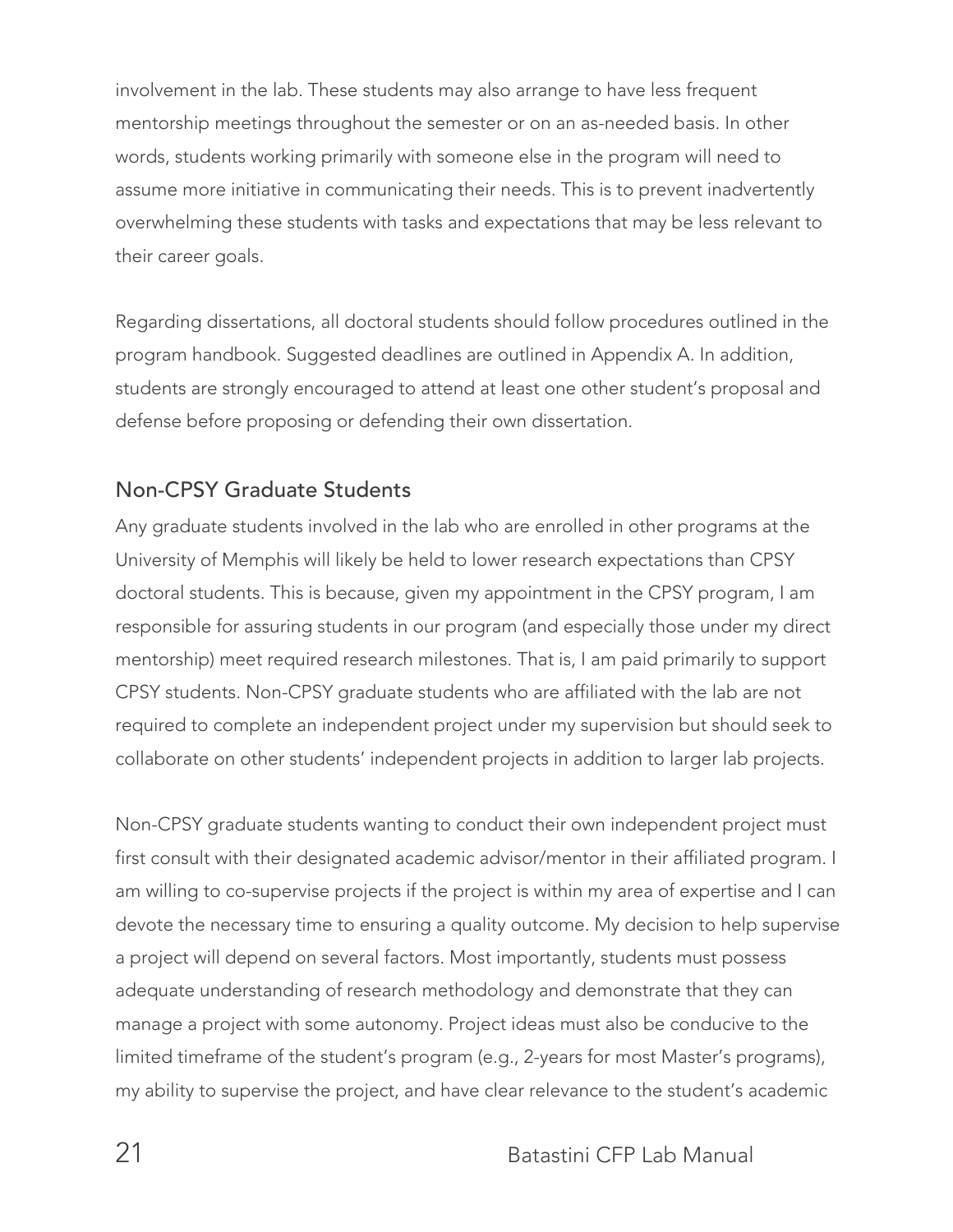or career objectives. For example, independent research experience is more relevant to a student applying to a Ph.D. program than to those pursuing an applied career in counseling or therapy (e.g., LCSW, LCP).

#### Undergraduate Students

All undergraduate research assistants (RAs) must register for at least 1 credit of [TBD] each semester. Undergrads are encouraged to consult university/department guidelines for any restrictions on maximum credit hours as well as the number of credit hours that can count toward your degree. Regardless of how many credits you have, you must always register for the 1-credit minimum each semester. There are several reasons for this requirement. One is related to liability. Because some of the research conducted in this lab may be external (e.g., traveling to prisons), you must be enrolled in a course at the University of Memphis. Second, enrollment in a course serves as a mechanism for accountability.

RAs are expected to schedule a minimum of 5 hours per week for lab obligations (excluding the bi-weekly lab meeting and mentorship meetings; see below). *Please note*: lab hours may need to be completed remotely under some circumstances (e.g., spacing limitations, active health and safety restrictions). If RAs experience difficulty using unscheduled time productively, a log of their weekly hours may be requested. RAs are also encouraged to seek mentorship when struggling to prioritize and balance responsibilities. Undergrad RAs will be primarily responsible for providing assistance to graduate students and myself on lab projects. The FIRST thing RAs should do when starting their lab hours for the day is to check email and Teams. Pre-planned tasks for the day may need to be replaced by something more pressing. Typically, urgent changes will be requested via e-mail by me or other graduate students. Tasks delegated to undergrads will typically come from the Lab Manager.

As outlined above, all designated tasks must be performed promptly and delivered in a high-quality manner. Tasks assigned to undergrad RAs may include (among other things):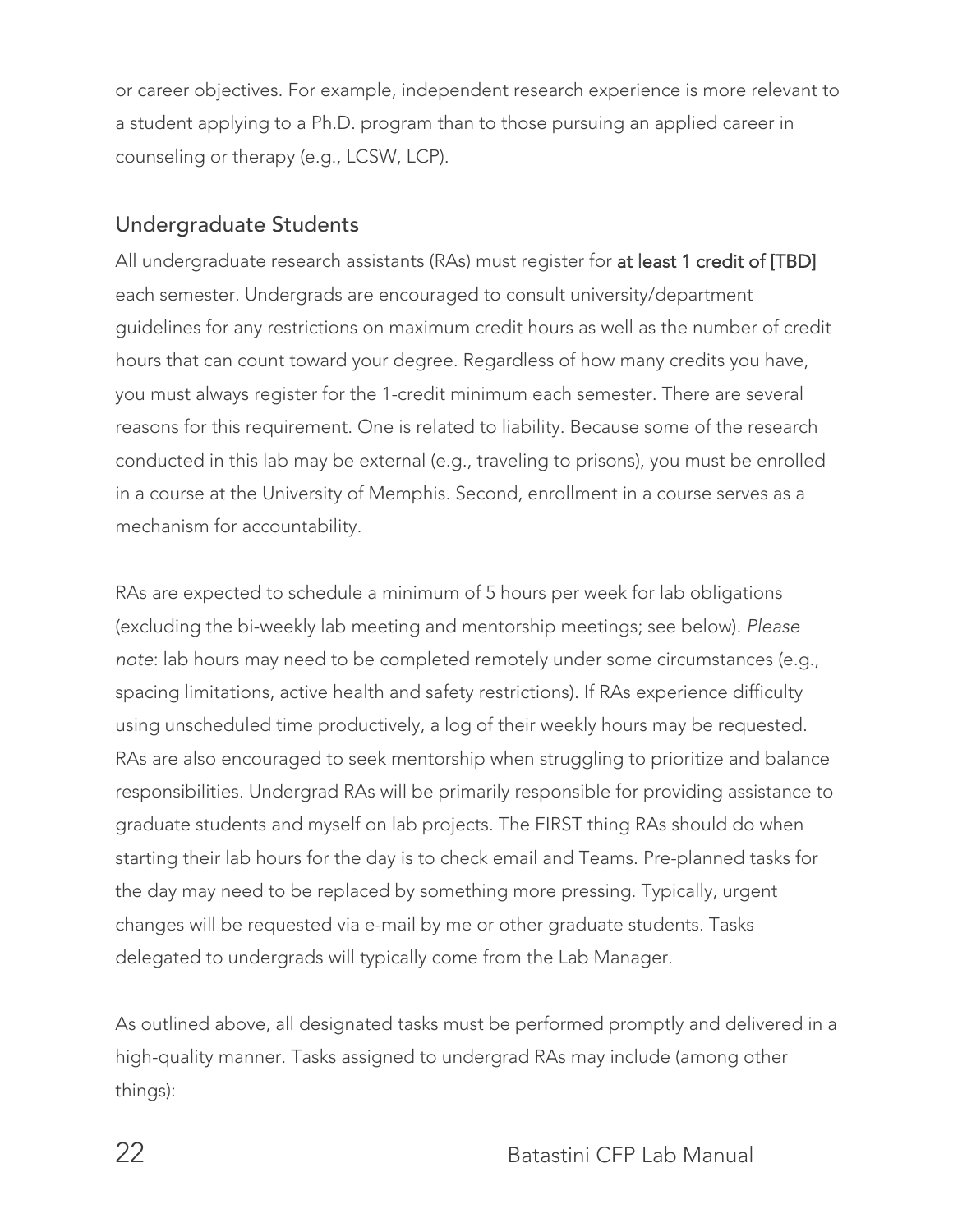- Literature/library searches/finding references
- Making copies
- Putting together self-report packets for study participants
- Editing manuscripts
- Data entry
- Data collection
- Scoring assessment measures
- Organizing files

Remember to ask questions if there is confusion about a task.

Undergrad RAs are expected to follow the semester schedule the Lab Manager created with their input and availability. Scheduled work hours are to remain the same each week of the semester, unless there is an unexpected, extraneous circumstance, in which case RAs are to inform the Lab Manager as soon as possible. RAs are expected to show up on time and work the required number of hours. Once a task is completed, let the Lab Manager know and either begin working on another assigned task or ask the Lab Manager for a new one. If no other tasks are needed, RAs may work on independent projects, mentorship obligations, or other schoolwork. However, RAs should remain available in case a task arises during their scheduled hours. Don't simply leave for the day if you still have hours left. You are receiving course credit for your work in the lab; therefore, you cannot back out of your lab responsibilities because of other school obligations—this *is* one of your school obligations.

Undergraduate team members will gain most of their research experience assisting on other lab projects. However, there may be opportunities for undergrads to conduct an independent project or honors thesis. I am happy to serve as an honors thesis instructor to students who are eligible to complete such a project and permission is obtained from the Psychology Department. All students conducting an honors thesis must adhere to the policies and guidelines set forth by the University of Memphis Honors College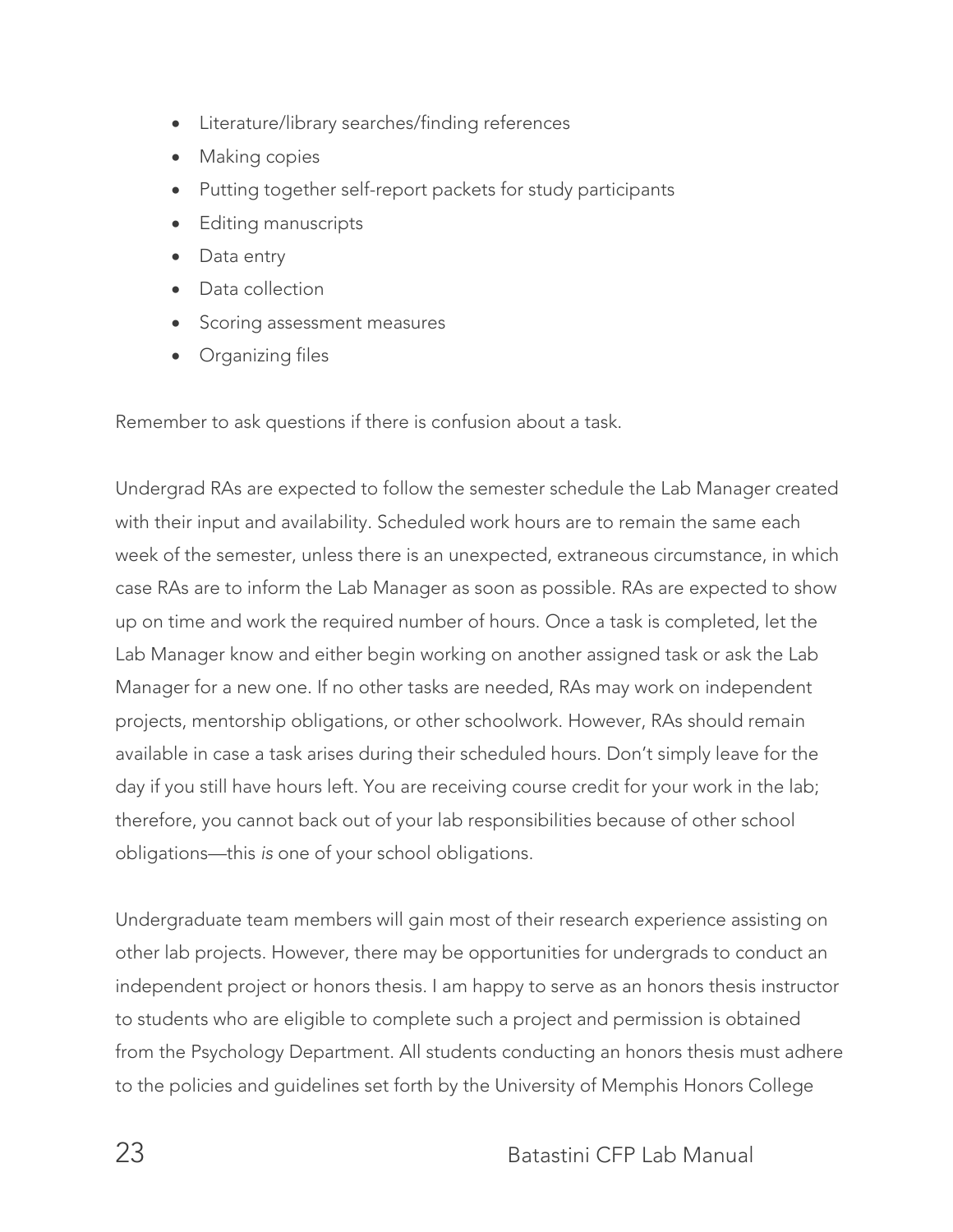(see https://www.memphis.edu/honors/members/thesis.php). Students are responsible for knowing the appropriate procedures and requirements, including submission deadlines. Students not conducting an honors thesis may have the opportunity to present research findings from other projects by "surfing" the data and conducting smaller, ancillary analyses. Undergrads may also have the opportunity to serve as coauthor on graduate student posters, presentations, and possibly even published manuscripts. Undergrads who express an interest in continued graduate training, particularly at the doctoral level, will be have higher expectations for research achievement. This is to better prepare these students for a graduate-level workload and to ensure a more competitive application.

Remember—it's okay to ask questions. We understand that undergrads are less familiar with the research process and will have a steeper learning curve.

#### 5. The Mentorship Program

#### Purpose and Goals

The purpose of the Mentorship Program is to provide undergraduate (and, in some cases, non-CPSY graduate) team members with the necessary guidance to pursue the next step in their career. Topics for mentoring may include, among other things, general research skill development, correctional mental health practices, forensic psychology, the process of applying to graduate programs, life as a graduate student, balancing work and fun, career exploration and planning, development of an independent project or honors thesis idea, and issues of professional development. In addition, mentors may provide corrective or constructive feedback regarding students' work ethic or interpersonal style (i.e., how you relate to others). Although mentees may seek support from their mentors regarding personal difficulties, please note that mentorship meetings are not intended to be a therapy session. So, use discretion when airing personal issues.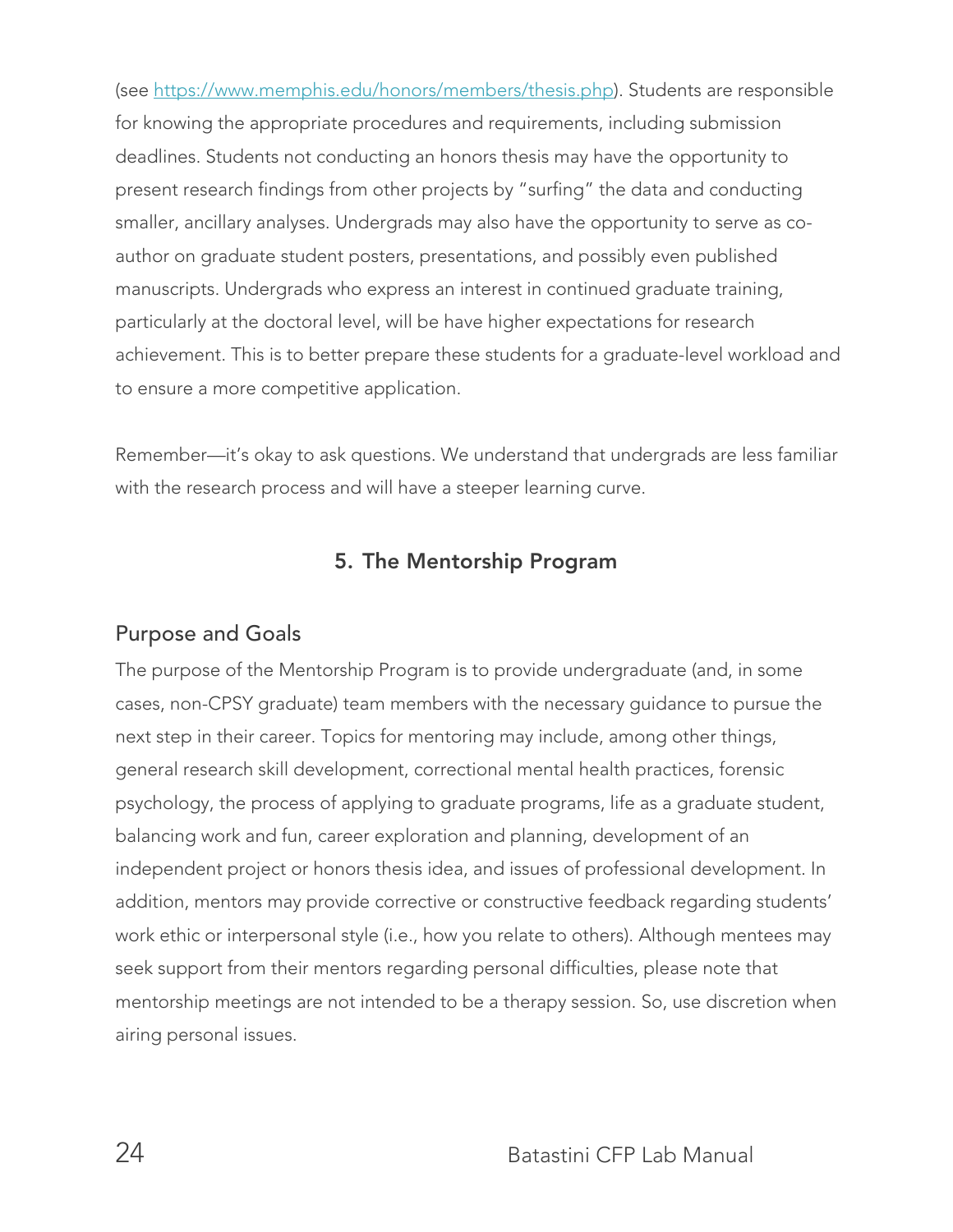## **Structure**

Each undergraduate team member will be assigned at least one CPSY graduate student mentor. Mentor-mentee assignments will be made by me with input from the Lab Manager. Assignments will depend on a number of factors including, but not limited to, interpersonal and professional fit. This may include personality style variables, as well as the match between the mentee's goals and the mentors' experiences.

Mentors and mentees are expected to meet individually at least once per month for approximately 1-hour. Both parties should come to a mutual agreement about the meeting time and maintain this schedule throughout the semester. Mentors and mentees should attend meetings on time and come prepared (as needed). If either party cannot meet when scheduled, they must proactively and promptly communicate their absence, and attempt to re-schedule the meeting. If there are two mentors, meetings may still occur if one mentor is absent. However, it is generally understood that both mentors will regularly attend these meetings (i.e., dual mentors should not rotate who attends the meetings each week).

# The Mentor-Mentee Relationship

The mentor-mentee relationship can be invaluable, particularly when it comes to applying for graduate school. Undergrad students will likely find that they are much better prepared for graduate work as a result of the mentorship experience. Consistent with general lab expectations, both parties must treat each other with respect and courtesy.

CPSY graduate mentors are responsible for providing their expertise and guidance to mentees. It is important that all information communicated to mentees is accurate and represents the most up-to-date knowledge of a topic. Mentors should give guidance only on issues for which they are competent. That is, if you don't know something, admit that you don't know and/or look it up. Protecting your ego at the expensive of misguidance does not demonstrate good leadership. Mentors are also responsible for structuring mentorship meetings, helping mentees develop a logical, feasible plan to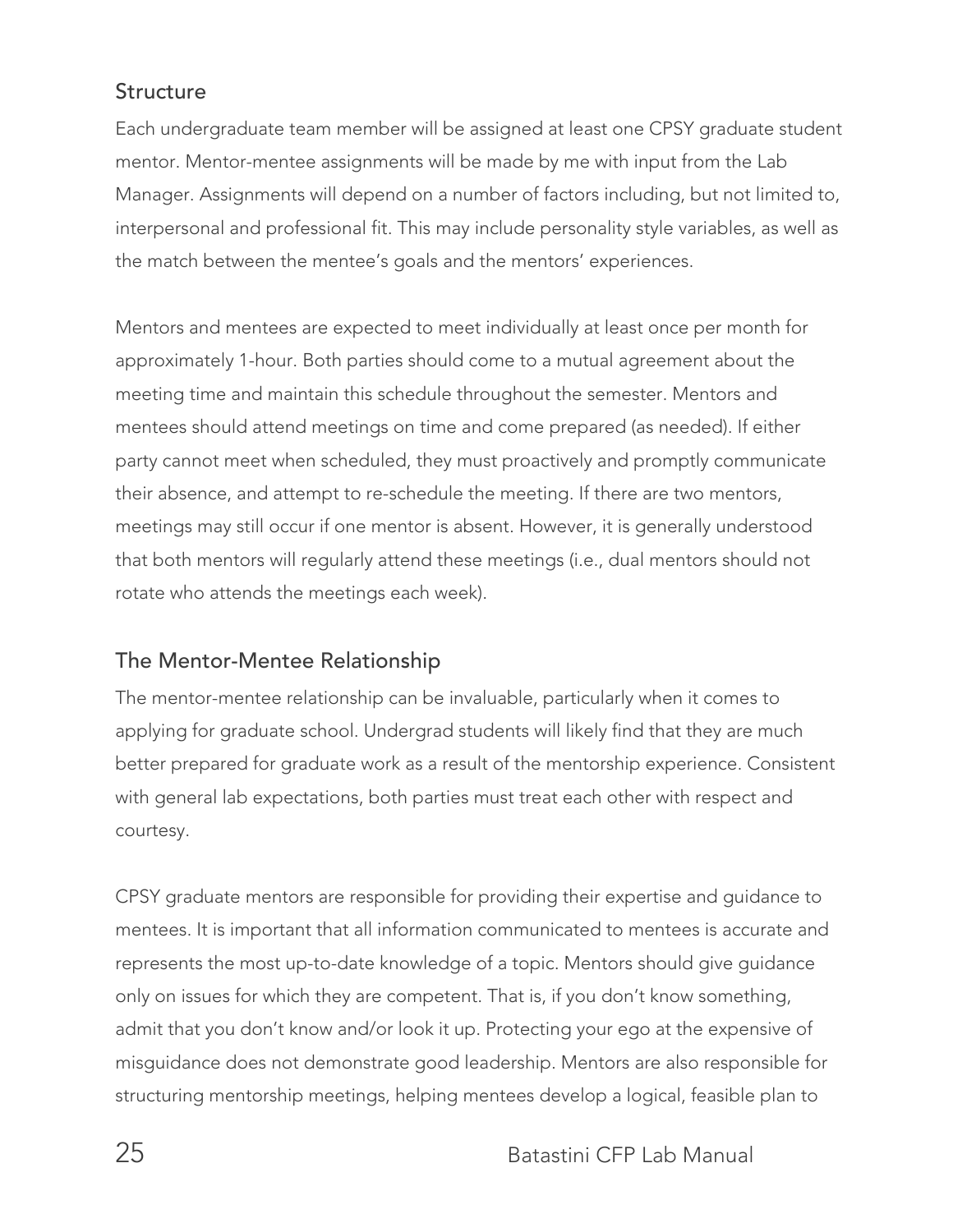achieve their goals, and holding mentees accountable for completing necessary tasks. Mentors will NOT:

- Complete lab tasks/hours for mentees
- Apply to graduate school for mentees
- Write personal statements for graduate school (proofreading/editing is acceptable)
- Write research proposals for mentees (proofreading/editing is acceptable)
- Provide mental health counseling to mentees
- Solve other personal problems (e.g., conflict with significant other, financial issues) for mentees

Undergraduate mentees are expected to follow the direction of their mentor(s) and come prepared for all meetings (e.g., complete agreed-upon tasks, bring necessary paperwork, have a topic of discussion in mind). In addition, mentees should be prepared to receive positive, as well as constructive feedback. As stated above, all feedback is to be taken seriously and non-defensively. You may not agree with all feedback, but you should nonetheless consider it and how it may (or may not) apply to you. Remember that feedback is intended to improve your skills and polish your professionalism in preparation for life after college.

If there are interpersonal conflicts that cannot be mediated within the mentee-mentor relationship, they should be discussed with the Lab Manager immediately. In rare cases, and depending on availability, mentors and mentees may be re-assigned if conflicts cannot be remediated. However, both parties are encouraged to process and work through differences before asking for re-assignment.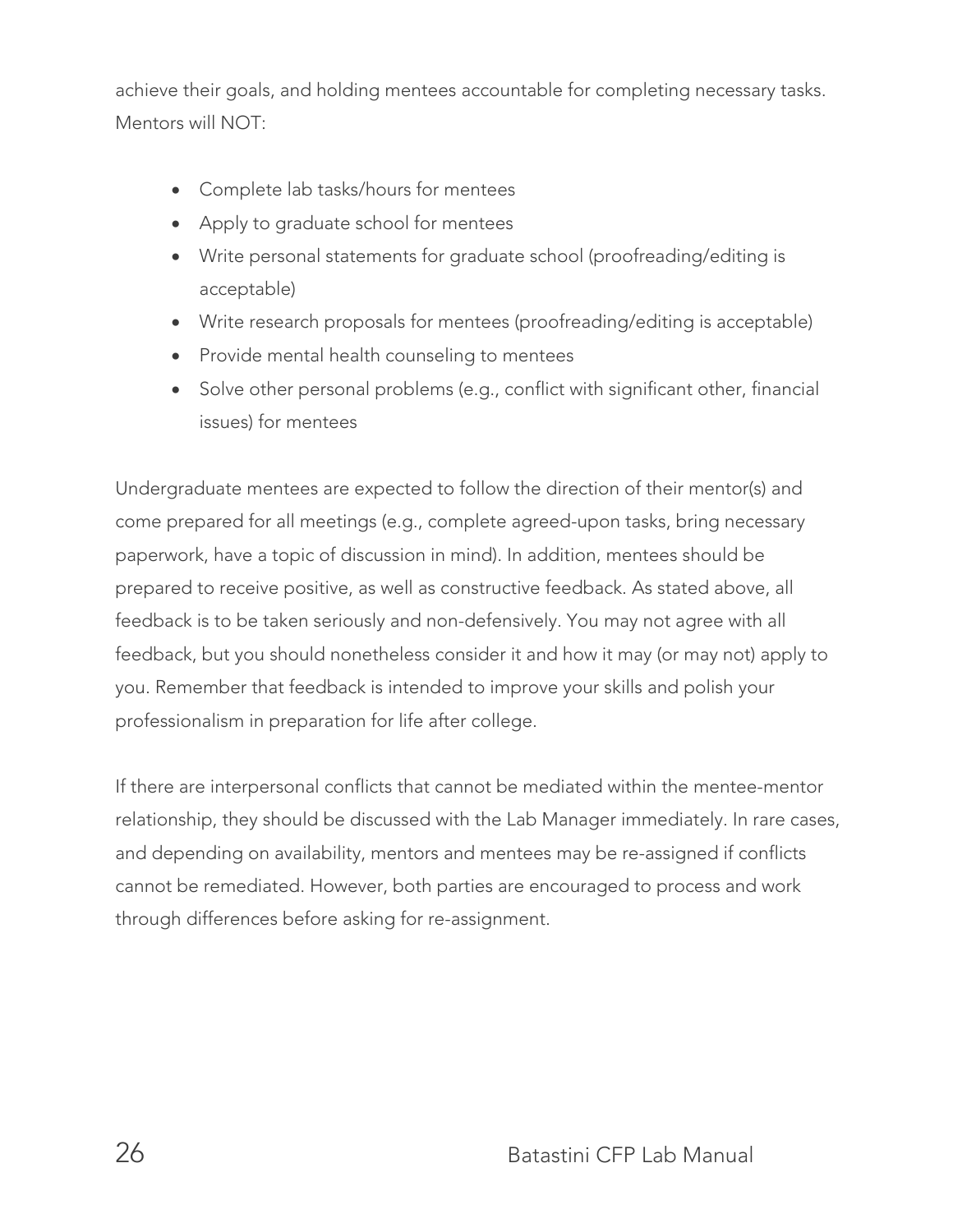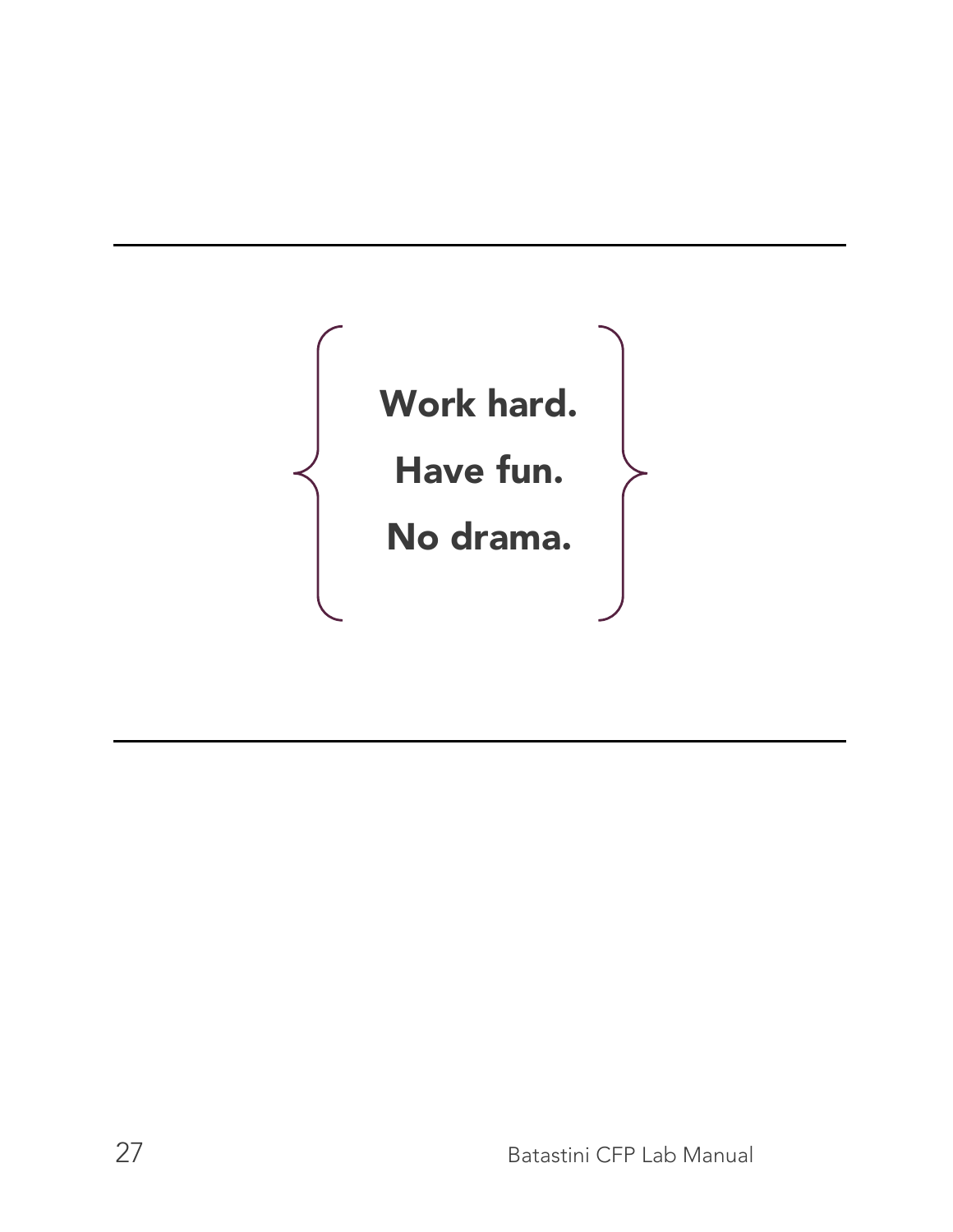# Appendix A: Suggested General Deadlines for the Completion of Dissertation and Pre-doctoral Internship Materials

Given the structure of the CPSY doctoral program at the University of Memphis, most students will have 3 years on campus plus 1 year of pre-doctoral internship. The suggested general deadlines that follow are primarily based on this timeline and the assumption that most students will want to defend their dissertation during the spring semester before leaving for internship. These suggestions also reflect the latest possible deadlines that I recommend; there is nothing to preclude students from working ahead of schedule. More specific deadlines should be discussed and sketched out on an individual basis.

It should be noted that, per University policy, doctoral students cannot officially propose their dissertation projects until AFTER they pass all components of their program's comprehensive exams. For CPSY, the final written portion of these exams takes place between the summer and fall semesters of the year most students apply to internship. However, this does not mean your dissertation document cannot be ready and on standby to send to your committee, even if you cannot schedule your proposal until the upcoming fall. Thus, the recommended deadlines below are designed to help students avoid having to study for comps, finalize their dissertation, AND apply to internship all within a few months. Trust me: this is not a desirable situation to be in.

Finally, please recognize that the tasks outlined in the diagram below are not exhaustive and you will need to build in time for revisions (expect to have multiple rounds of revisions for each chapter/section of your diss document). Follow the guidelines under Feedback and Revisions (pg. 7). When something is noted as "finalized" this means I have reviewed it to the point where I do not feel the need to review it further and (aside from minor edits) it is complete. "First draft" implies that all parts of a given task are written but nothing has been reviewed or revised; this step is just to get whatever it is on paper.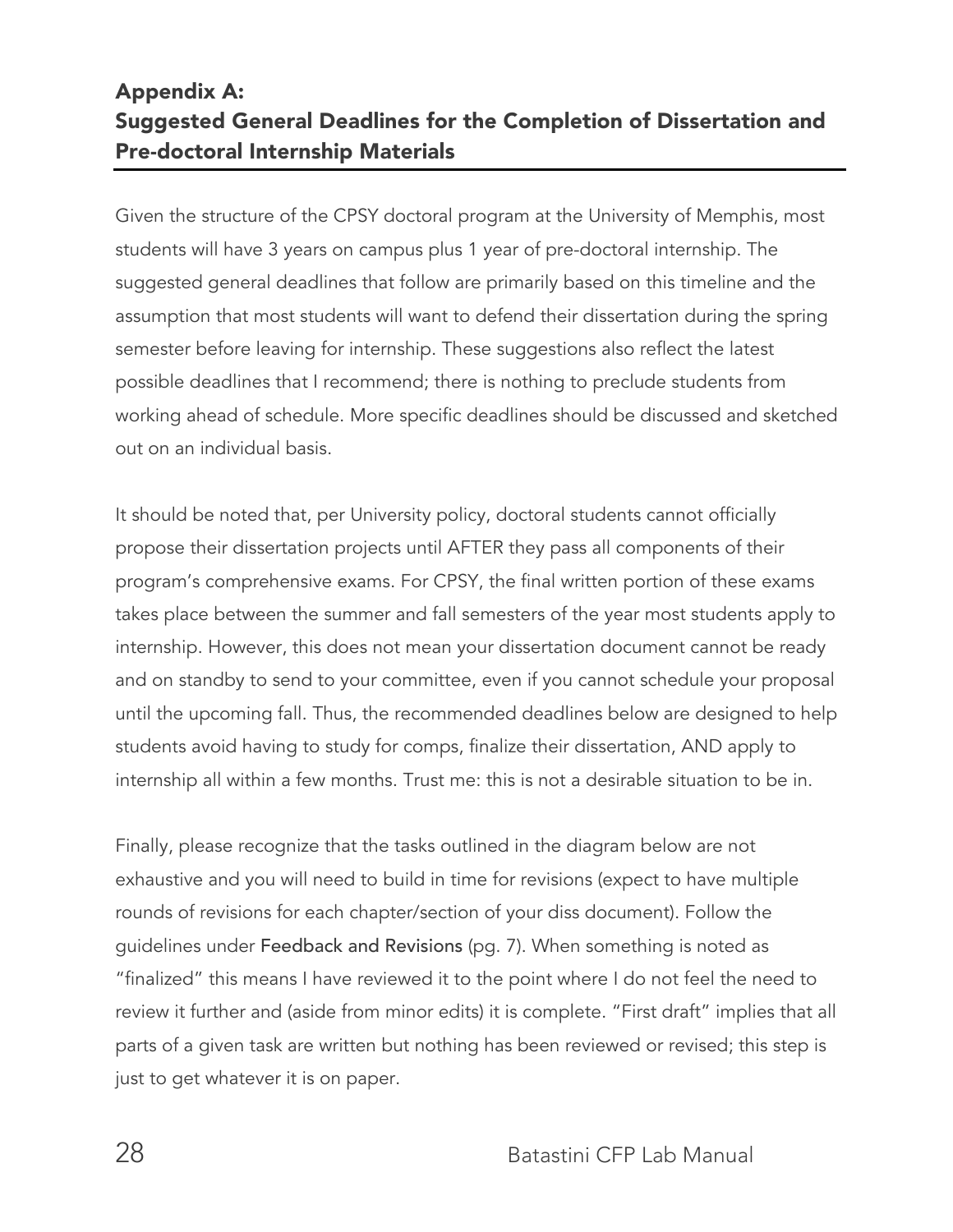Begin brainstorming ideas for dissertation; narrow down to no more than 3 feasible ideas by the end of the semester

Use your winter break to explore the literature and ensure your ideas can be theoretically supported and will uniquely add to the literature

# Second semester in the program (Spring Year 1)

Finalize diss topic; it is recommended you end the semester with a general outline of your research questions and hypotheses, IVs, DVs, and study design

Use the summer to begin developing an outline/overview of your literature review; start drafting if possible

## Fall before applying to internship/proposing diss (Year 2 for most students)

Finalize written section on study purpose/significance (with RQs and Hs)

Complete first draft of study recruitment, design, and methodology

Determine statistical analysis plan; use winter break to write up planned analyses and address revisions on other sections

# Spring before applying to internship/proposing diss (Year 2 for most students)

| Most of the semester should be be spent fleshing out the            |                                                               |
|---------------------------------------------------------------------|---------------------------------------------------------------|
| literature review and polishing other sections; first drafts of all | Have a complete, approved (by Dr. B) draft of all chapters of |
| sections should be completed by start of semester (with some        | your diss proposal by end of semester                         |
| sections already reviewed by Dr. B)                                 |                                                               |

## Summer before applying to internship/proposing diss (between Year 2 and 3 for most students)

| Work on PowerPoint presentation of diss  <br>proposal and finalize supplemental info<br>as needed (e.g., references, appendices) | Between May and mid-July, complete<br>first drafts of 500-word intenship essays<br>and develop list of sites (keep to no<br>more than 20) | Begin studying for written comps late<br>July-August |
|----------------------------------------------------------------------------------------------------------------------------------|-------------------------------------------------------------------------------------------------------------------------------------------|------------------------------------------------------|
|----------------------------------------------------------------------------------------------------------------------------------|-------------------------------------------------------------------------------------------------------------------------------------------|------------------------------------------------------|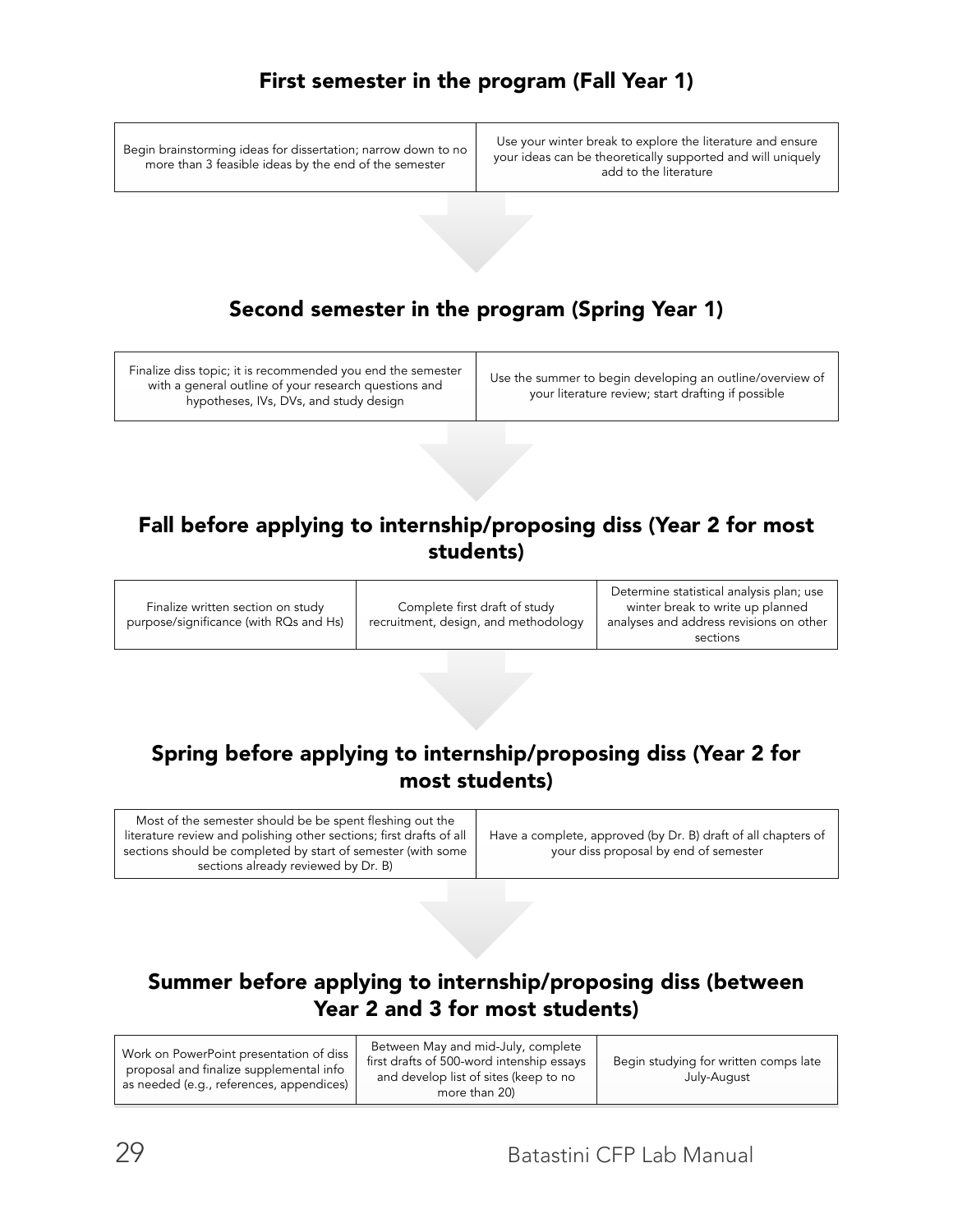At the beginning of the Fall semester when you apply to internship, you should be ready to propose your dissertation in September-early October. Use the months of September-November to finalize your internship materials (you'll have help from faculty and myself) and work on your IRB proposal for your diss. To stay on track to defend before leaving for internship (or at least have most of your project completed), you should plan to go-live with data collection by the end of the fall semester or early spring (depending on when your IRB is approved). While you are waiting on data to accumulate, begin modifying your diss document to conform to a defense (e.g., change future to past tense). You should also be able to begin drafting parts of your discussion section, such as study limitations and directions for future research.

Again, it is STRONGLY ENCOURAGED that you work with me to set more concrete deadlines for your project throughout each semester. What is outlined above are only broad suggestions. And, remember, focus first and foremost on topics that are feasible and can be done within a reasonable amount of time.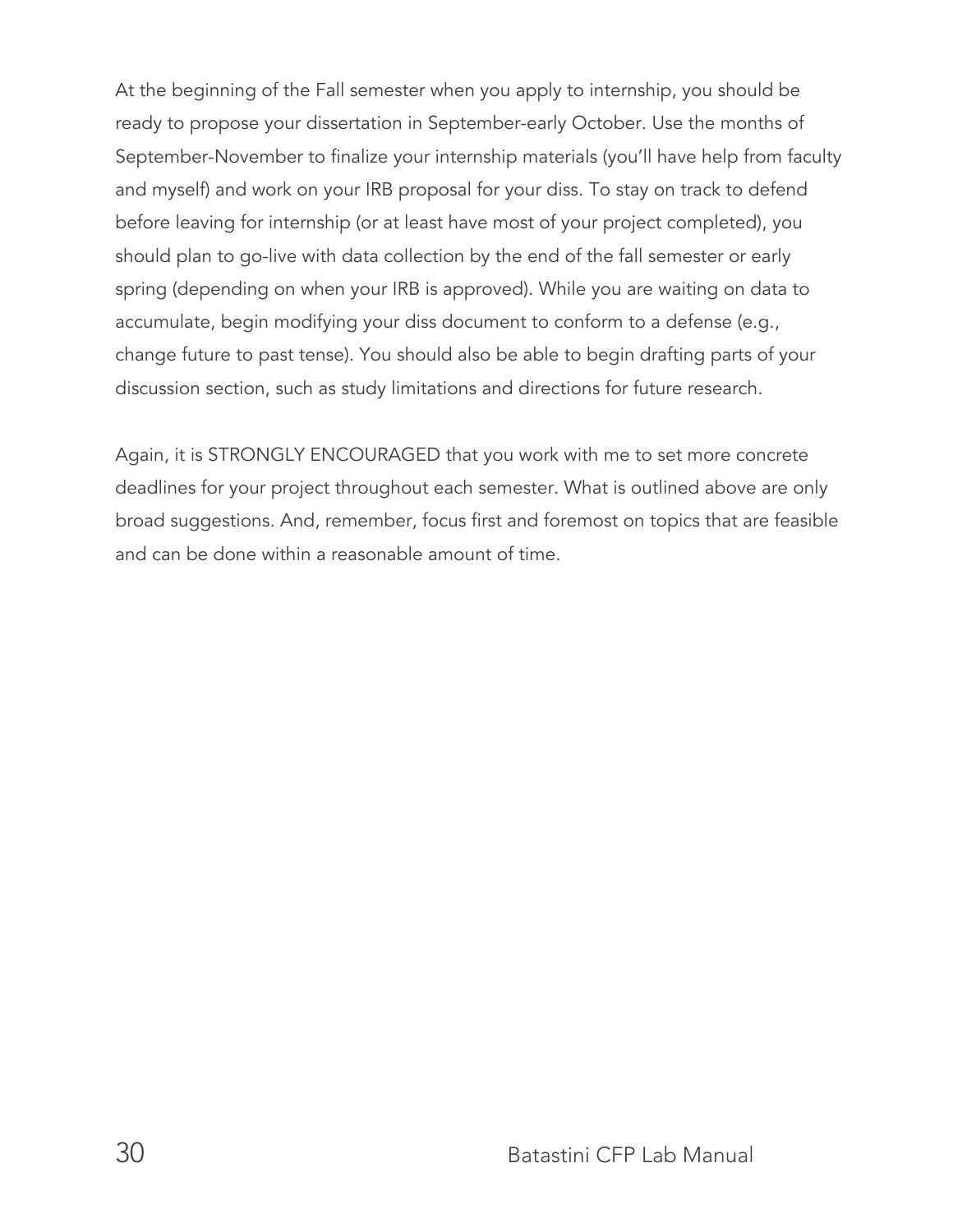# Appendix B: Writing and Formatting Things to Start and Stop (aka Tips for Staying on Dr. B's Good Side)

- **1.** Punctuation at the end of a quote always goes inside the quotation marks.
	- Dr. B said, "punctuation always goes inside quotations."
	- The client was able to recall the words "cat," "milk," and "rose."
- **2.** Words/phrases like "in addition to," "additionally," "also," "further," "furthermore," "to expand" all mean essentially the same thing, just pick one.
	- To expand on this research, my project additionally surveys people on community supervision.
	- Further, I alse want to look at the interaction between race and risk assessment.
- **3.** In most cases, the simpler word will read/flow better.
	- For this study, the PICTS-SF was utilized used.
- **4.** Please stop saying "the aforementioned."
	- "The aforementioned recommendations also provide guidance for telepractice"  $\rightarrow$  "The recommendations summarized earlier also provide guidance for telepractice"
- **5.** Follow words like "this" or "that" with specifics.
	- "This is why I chose to examine gender effects in my dissertation"  $\rightarrow$  "This gap in the literature is why I chose to examine gender effects in my dissertation"
	- "This suggests experts are biased"  $\rightarrow$  "These findings suggest experts are biased"
- **6.** Similarly, avoid using "it" unless it is clear within the same sentence what "it" is referring to.
- **7.** "Since" is a reference to time; avoid using it to imply cause or reason.
	- *Incorrect*: Since this area of research is limited, I decided to explore it in my paper.
	- *Correct*: There has not been a published study on this topic since 2016.
- **8.** Refrain from contractions in formal writing
	- The study didn't did not include a diverse sample.